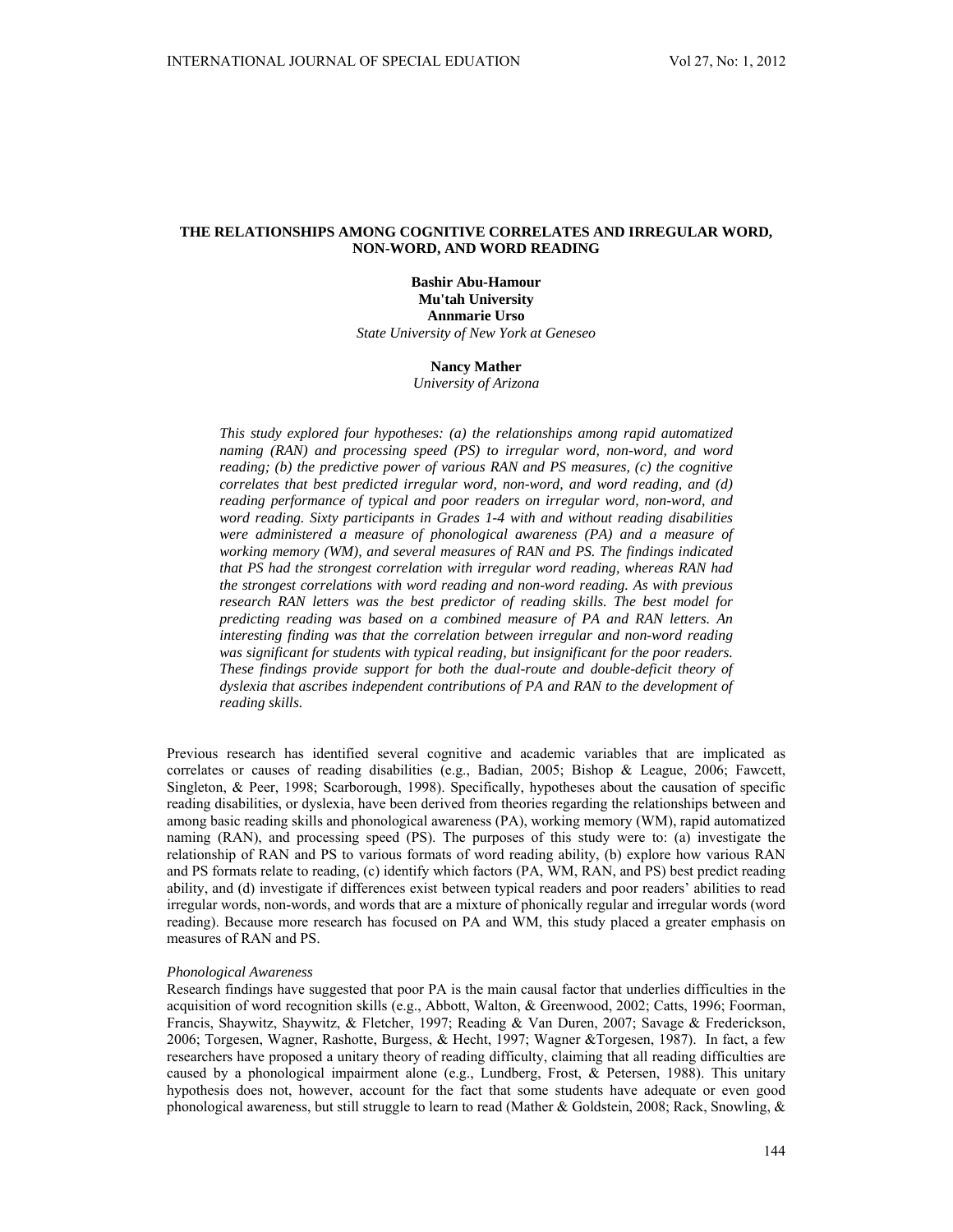Olson, 1992; Wolf & Bowers, 1999). Because the phonological awareness hypothesiscannot account for all cases of reading failure, researchers must explore other possible factors that contribute to reading difficulties, such as working memory, RAN, and processing speed.

### *Working Memory*

Many researchers have investigated he role of working memory (WM) as a contributing factor to reading disability (De Jong, 1998; Engle, Cantor, & Carullo, 1992; Swanson & Saez, 2003). Shankweiler and Crain (1986) found that WM resources are very taxed by underdeveloped PA. Students with poor phonics have impacted working memory systems and subsequent poor reading. In addition, Howes, Bigler, Lawson, and Burlingame (1999) confirmed that auditory sequential memory, more than WM, is often impaired in children with reading disabilities.

Although numerous studies have focused on the links between PA and WM and reading skills, fewer studies have explored the role of RAN and PS measures. Thus, questions still remain regarding which cognitive variables are the most critical for explaining the development of reading abilities and the causation of reading disabilities, as well as the nature of the interrelationships among these variables. Knowledge of the relationships among these cognitive abilities and basic reading skills can provide a better understanding of the cognitive patterns of weaknesses associated with reading problems and help guide the development and selection of more accurate and sensitive assessments.

## *Rapid Automatized Naming (RAN) and Processing Speed (PS)*

Recently, investigators have begun to look more closely at the role of both RAN and PS in reading failure, as well as their relationships to word reading skill (e.g., Compton, 2003; Georgiou, Parrila, Kirby, & Stephenson, 2008; Urso, 2008). They have also explored how students with and without reading disabilities perform on measures of non-word and irregular word reading (Abbott et al., 2002; Coltheart, 2007; Reading & Van Duren, 2007; Savage & Frederickson, 2006). Findings from these studies have indicated that some students perform differently on measures of irregular word reading (words where one or more parts do not conform to English spelling rules, e.g., *said*), and non-word reading (made up words that conform to English spelling rules; also referred as to as pseudowords and nonsense words, e.g., *bup*). Thus, some students appear to have more difficulty reading non-words, whereas others have more difficulty reading irregular words.

# *Rapid Automatized Naming*

Over the last decade, RAN has evolved as another possible correlate of reading disability, accounting for a significant amount of variance over and above what is explained by phonological awareness (Wolf & Bowers, 1999). Naming speed, or RAN, is defined as the speed at which names are retrieved in identifying colors, letters, digits and objects; slow RAN scores appear to differentiate readers with dyslexia from typical readers (Catts, Gillispie, Leonard, Kail, & Miller, 2002; Denckla & Cutting, 1999; Wolf, Bowers, & Biddle, 2000). For example, influenced by Denckla and Rudel's (1976a; 1976b) research that explored the importance of recall and automaticity in reading, Wolf et al. (2000) raised the possibility of a general timing deficit to explain the slow RAN scores among poor readers. Wolf et al. reported a strong correlation between the speed with which kindergarten children named familiar letters and digits and their subsequent performance on a word recognition task in Grade 2. Speed of naming a series of common pictures or symbols has been demonstrated to correlate both with kindergarten level reading achievement scores and future reading performance in first and second grade (Denckla & Rudel, 1976b; Wolf & Bowers, 1999).

A few researchers have addressed the contributions of both RAN and PA to reading failure. For example, Wolf and Bowers (1999) developed the *double-deficit hypothesis* to explain the relationship between PA, RAN, and slow reading development, explaining that a weakness in either ability could contribute to poor reading. The double-deficit theory indicates that if both routes are impeded, the reading problems will be more severe, and as a consequence, remediation will be more difficult.

Currently, a single widely accepted explanation of the reading skills predicted by RAN does not exist. Wolf and Bowers (2000) described RAN as including the sub-processes of reading associated with letter identification or the serial scanning of print, and the ease and rate at which children induce orthographic patterns from print exposure. Thus, RAN may impact the amalgamation of grapheme–phoneme connections, as well as the quality of orthographic codes stored in memory. RAN also appears to be more related to irregular word reading than to non-word reading (Denckla & Rudel, 1976a; Wolf & Bowers, 1999).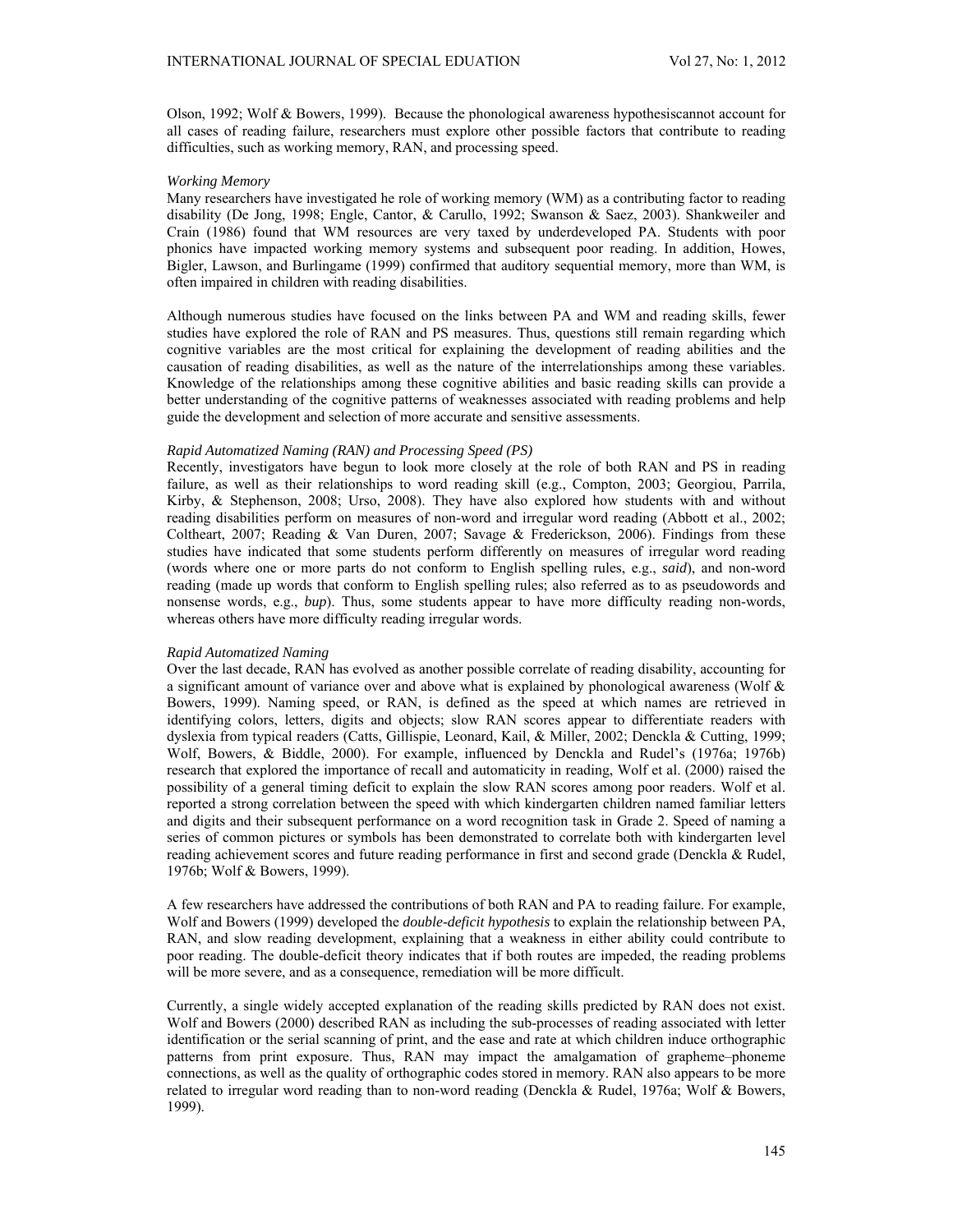Researchers have also investigated the different formats of RAN tasks (objects, colors, numbers, letters) (e.g., Bowey, McGuigan, & Ruschena, 2005; Neuhaus, Foorman, Francis, & Carlson, 2001; Van den Bos, Zijlstra, & Broeck, 2003; Wolf & Bowers, 1999). As an additional procedure, Wolf and Denckla (2005) introduced Rapid Alternating Stimulus (RAS) tasks as promising predictors of reading ability. These tasks require students to name 2- and 3- set combinations of letters, numbers, and colors. The new RAN/RAS Tests (Wolf & Denckla, 2005) contain RAS tasks in the following formats: (a) 2-set letters and numbers, and (b) 3-set letters, numbers, and colors which may provide improved prediction of reading skill. Currently, little research exists regarding the utility and significance of RAS tasks. The following research substantiated findings exist, however, in regard to the relationship between RAN and reading skills: (a) RAN letters followed by RAN numbers are the strongest predictors of reading skills (Bowey et al., 2005; Compton, 2003; Neuhaus et al., 2001; Van den Bos et al., 2003); (b) RAN appears to be distinct from phonological skills in the sense that it accounts for independent variance in word reading and reading comprehension (Manis, Doi, & Bhadha, 2000; Wolf & Bowers, 1999); (c) the independent contribution of RAN to word reading and reading comprehension is larger for younger readers and students with RD (Manis et al., 2000; Wolf & Bowers, 1999); (d) RAN accounts for independent variance in both word-reading accuracy and speed, although the relations are stronger with speeded measures (Manis, Seidenberg, & Doi, 1999; Wolf & Bowers, 1999); (e) RAN is not an effective predictor of non-word reading skills (Manis et al., 1999; Wolf & Bowers, 1999); and (f) RAN has a strong correlation with orthographic skills (Cutting & Denckla, 1999; Manis et al., 1999; Sunseth & Bowers, 2002; Wolf & Bowers, 1999).

#### *Processing Speed*

To help explain other factors that may affect reading, Nicolson and Fawcett (1999) proposed a unified view of timing deficits and suggested that PS can also be a cause of poor reading. PS is highly related to tasks that measure speed at which individuals perceive, react to, and respond to incoming information. In addition, PS involves the ability to maintain focus and work quickly through automatic cognitive tasks. Nicolson and Fawcett (1999) found that individuals with dyslexia have slowed or limited ability to automatize skilled behaviors. Therefore, slow PS may cause difficulties in the development of reading, writing, and phonological skills. Kail, Hall, and Caskey (1999) suggested that cognitive processing speed would mediate age-related changes in phonological awareness, naming speed, and visual-spatial skills because each of these constructs may be directly affected by the speed of processing. An important component of this view is that a weakness in PS not only impacts reading but all other related language skills.

Unlike exploration of the various RAN formats, previous research has not investigated in-depth the different formats of PS measures to decide which measures best predict reading ability. The existing studies have three limitations: (a) they have sampled only one or two of the various formats of PS, typically tests of visual matching and visual elimination (e.g., the Test of Visual Matching and the Cross Out Test on the Woodcock-Johnson III Test of Cognitive Abilities);(b) they have focused on typically developing children or on different groups such as only students with dyslexia or students with Attention Deficit Hyperactivity Disorder (ADHD); and (3) they have attempted to determine whether or not students with reading difficulties have slow PS (e.g., Shanahan et al., 2006; Waber et al., 2001; Weiler, Bernstein, Bellinger, & Waber, 2000). In addition, some researchers have included RAN under the umbrella of PS because PS contributes significant variance to rapid naming (Ackerman & Dykman, 1993; Kail, 1991). This notion is supported by Kail and Hall (1994) who reported that 36% to 40% of the variance in rapid naming was explained by the WISC-IV Coding subtest (PS measure). RAN, however, exclusively measures naming facility which is just one of the narrow cognitive abilities subsumed under the broad cognitive ability of PS, that also includes reaction time, executive decision making, and quickness of motor response (Feldmann, Kelly, & Diehl, 2004).

#### *The Dual Route Theory of Reading*

The reading of real words (both phonically regular and irregular), and non-words is a defining component of the dual route theory. Researchers have explained the dual route theory as a way to subtype dyslexia by the characteristics exhibited by the reader (e.g., Bowey& Rutherford, 2007; Castles &Coltheart, 1993; Coltheart, 2007; Tree, 2008). The dual-route theory describes two subtypes of dyslexia: phonological dyslexia and surface dyslexia. Phonological dyslexia indicates difficulty using grapheme-phoneme correspondences to decode non-words and phonically regular real words. In contrast, surface dyslexia indicates difficulty with reading words that contain irregular spelling patterns (e.g., *once*). Some researchers have found that a small minority of children with dyslexia has pure surface dyslexia with intact phonological encoding, whereas a larger group of children has pure phonological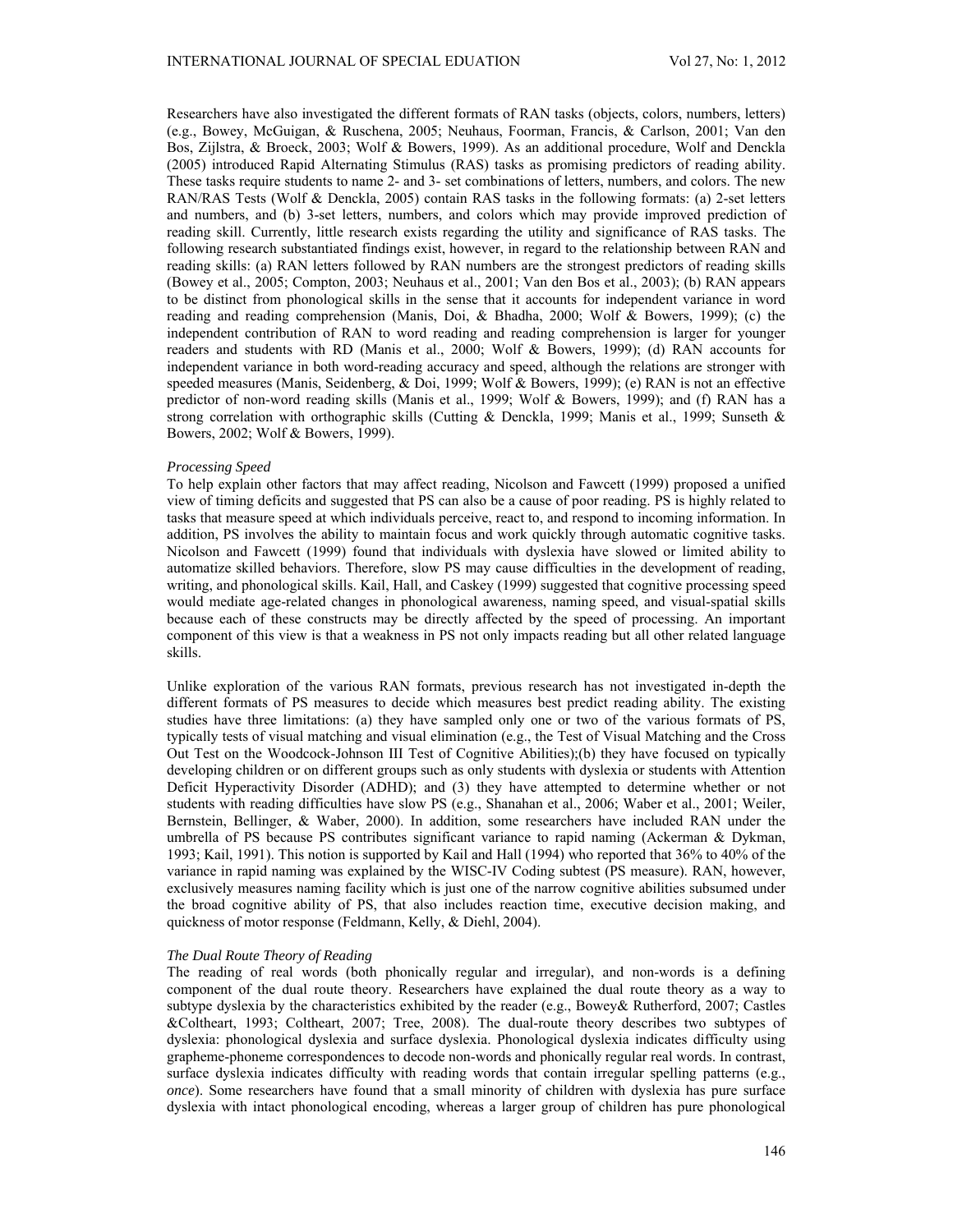dyslexia (Bowey & Rutherford, 2007; Castles & Coltheart, 1993). The majority of students with dyslexia, however, have difficulties in both areas.

### *The Direct and Indirect Routes of Word Reading*

When pronouncing words, readers may use either the direct (lexical) route or the indirect (non-lexical) route. The direct route involves quick visual recognition of the word and is supported by semantic knowledge of the word. This route is used to read familiar words and is especially important in irregular word reading. The direct route cannot be used to read unfamiliar or non-words. The non-lexical, or indirect route, involves the following procedures: (a) the parsing of graphemes into component parts, (b) the application of grapheme to phoneme correspondence rules, and (c) the blending of the phonemes. Skills in the indirect route procedures are pertinent to pronouncing unfamiliar or non-words (Coltheart, 2007; Kendall, Conway, Rosenbek, & Gonzalea-Rothi, 2003). According to dual route theory, words activate both the direct visual route and the phonological route (see Coltheart, 1978, 1980; Morton & Patterson, 1980). Irregular words can be read correctly only through the visual route as there are no reliable orthographic rules to apply. Real words are said to benefit also from sub-lexical processing by the indirect phonological route. Non-words can only be read by this indirect route.

Clearly, additional research is needed to increase knowledge about the relationships among irregular word, non-word, and word reading, as well as RAN and PS measures. Further knowledge in regard to reading patterns among students may help enhance diagnostic efforts, and guide treatment to improve reading performance. The present study was carried out to provide further clarification of the relationships among RAN and PS measures and children's word reading abilities. The results of this study will add to the growing body of research examining the various cognitive correlates of reading ability and provide further information regarding children who do not have poor PA or WM as a major correlate of poor reading.

To the authors' knowledge, this study is the first to examine five different measures of PS and six different measures of RAN and determine the correlations of these measures to three different reading outcomes (irregular word, non-word, and word reading). In addition, the current study compared the predictive power of these measures, individually and when combined together, to predict word-reading skills. As previously noted, researchers have indicated that RAN letters and then RAN numbers were the strongest predictors of reading skills (Bowey et al., 2005; Compton, 2003; Neuhaus et al., 2001; & Van den Bos et al., 2003). However, none of these studies investigated the predictive power of RAN letters and RAN numbers combined when evaluating reading skill. According to Wolf and Denckla (2005), promising results may be found from integrating these two tasks.

Four major hypotheses were postulated. First, RAN Total (i.e., a score combining the six RAN measures together) would be a stronger predictor of reading ability than the PS Cluster, (i.e., a score combining the WJ III Cognitive [WJ III COG; Woodcock, McGrew, & Mather, 2001a] Visual Matching and Decision Speed tests) because RAN tasks share many common characteristics with reading ability compared with the visual scanning requirements of PS tasks. Second, RAN letters followed by RAN numbers would be the strongest predictors of word reading ability. For PS measures, the WJ III COG Visual Matching and Pair Cancellation tests would be the strongest predictors of word reading ability, as found by Urso (2008). Third, phonological awareness and RAN would have the strongest weight in the cognitive models in the prediction of all reading skills (Badian, 1993; Bowers & Swanson, 1991; Catts, 1996; Compton, Olson, DeFries, & Pennington, 2002; Manis, et al., 2000; Torgesen et al., 1997; Wolf & Bowers, 1999) whereas PS (Kail, 1991; Nicolson & Fawcett, 1999; Urso, 2008; Waber et al., 2001; Weiler et al., 2000) and WM (De Jong, 1998; Engle et al., 1992; Swanson & Saez, 2003) will compete to add a significant contribution for these models. Fourth, strong positive correlations will exist between word reading (a mixture of phonically regular and irregular words), irregular word reading, and nonword reading for students with typical reading, as well as students with poor reading. On the other hand, correlations of less magnitude were expected between irregular word reading and non-word reading because they rely on different reading routes (the direct and indirect routes), as well as different linguistic abilities (orthography vs. phonology).

#### *Study's Questions*

This study addressed the following four major questions:

Study Question 1: What are the relationships of PS and RAN to poor reading? What is the best predictor (RAN-Total or PS Cluster) for predicting irregular word, non-word, and word reading?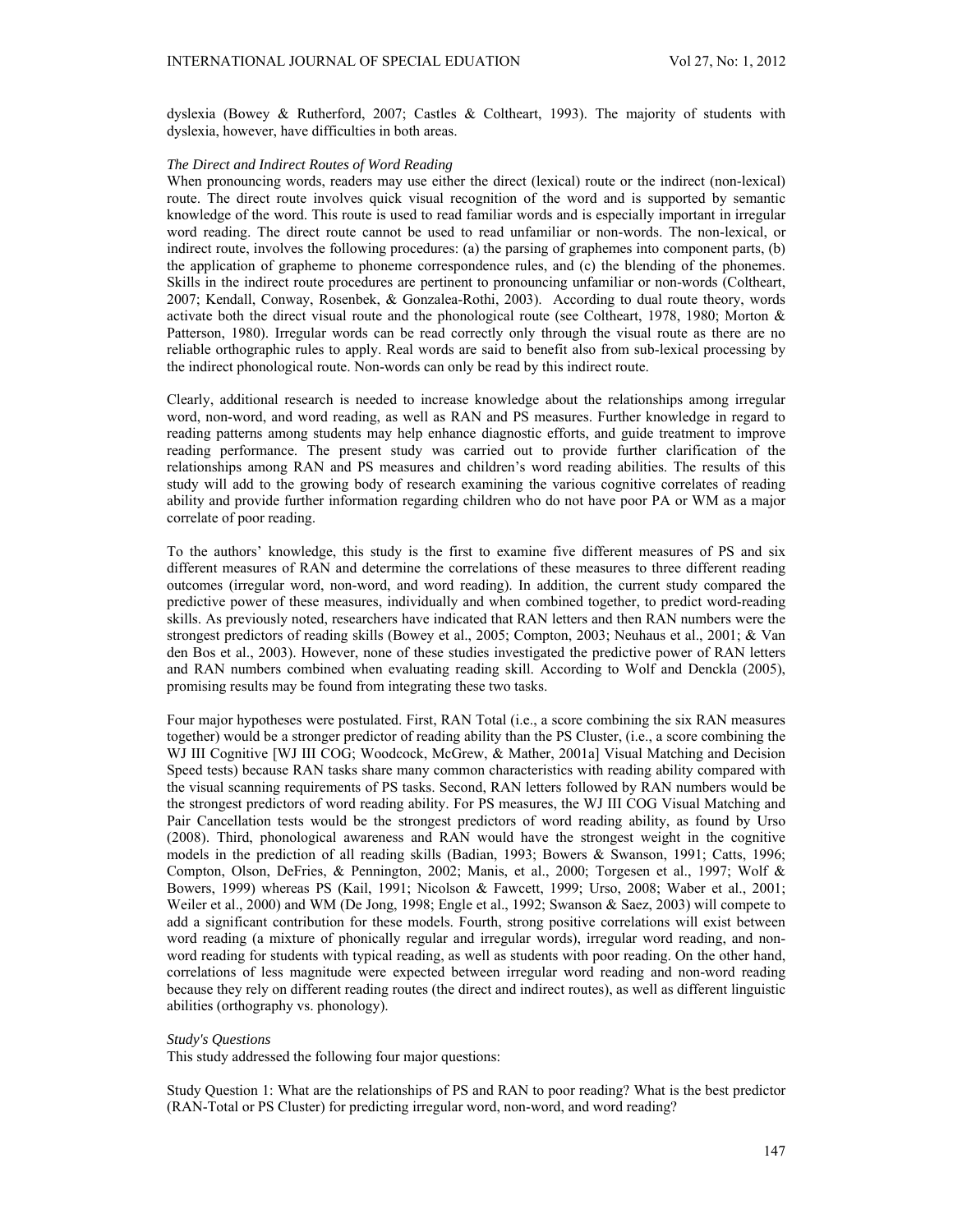Study Question 2: How do different measures of RAN and different measures of PS correlate with irregular word, non-word, and word reading?

Study Question 3: Do the following cognitive variables (PA, RAN, WM, and PS) predict all reading skills (irregular word reading, non-word reading, and word reading)?

Study Question 4: Will participants have similar performance on tests that measure irregular word, nonword, and word reading? How do these tests (TIWRE, TOWRE-PDE, WA, and LWI) correlate?

# **Method**

### *Participants*

A total of 60 students from two separate schools in two separate locations in the Southwest United States participated in the study. The number of participants in this study was based on a power analysis using Cohen's (1977) approach to estimate the necessary sample size. Participants in the study were ages 6-1 to 10-0 years (M= 9-0 years, SD= 1.06 years). This age range was selected due to the trajectory of PS development at this time and the focus on the development of basic reading skills. Twenty-nine females and 31 males participated in the study. The participants were selected from a larger set of students who were assessed to meet the requirements for inclusion in the study: intelligence within the average range, native speakers of English, no noted emotional/behavioral disorder, no noted attention disorders, and no sensory impairments. Seventeen students with RD and 39 average readers  $(n = 56)$  comprised the normally distributed sample. Another sample consisted of 21 students with RD, 17 from the previous sample and four new participants.

Two school sites were purposefully selected to yield the population of participants who would allow for group analyses of both students with and without RD. Twenty one students were recruited from the first site school, a private school for students with learning disabilities in a metropolitan area. These students were all pre-identified as having reading disabilities and received small-group instruction throughout their core academic areas, as well as specialized reading instruction and related services administered by specialists. Thirty-nine students were recruited from the second site school, a small K-12 public charter school with a science focus in another metropolitan area. These students were not identified as having reading difficulties and did not receive remediation or special education services. Consent for participation was obtained from the participants and their parents/guardians.

### *Materials*

This section describes the tests used to measure both the criterion variables (irregular word, non-word, and word reading) and the predictor variables (PA measure, WM measure, RAN measures, and PS measures). TheWJ III COG (Woodcock et al., 2001a) and the Woodcock-Johnson III Tests of Achievement (WJ III ACH; Woodcock, McGrew, & Mather, 2001b) were used for several of the measures. The WJ III COG and WJ III ACH are a comprehensive, norm-referenced, individually administered assessment of cognitive abilities and achievement. In general, the internal consistency reliability estimates for all WJ III measures are uniformly high, most often with magnitudes in the .80s and .90s for individual tests, and in the .90s for clusters. In addition to tests from the WJ III, three other standardized tests (RAN/RAS, TOWRE-PDE and TIWRE) were used and are described below.

*PA and WM measures.* The Sound Blending test from the WJ III was administered to measure PA ability. This test requires listening to individual phonemes and then blending these sounds into familiar read words. The WJ III COG Numbers Reversed test was administered to measure WM. This test requires listening to a series of digits and then repeating the digits in reversed order.

## *PS measures*

Participants were administered the Woodcock-Johnson Tests of Cognitive Abilities III of Visual Matching, Decision Speed, Rapid Picture Naming, Pair Cancellation, and Cross Out to measure various formats of processing speed ability (WJ III COG; Woodcock, McGrew, & Mather, 2001a). Fairly extensive confirmatory factor analyses provided validity evidence for the WJ III COG measures of PS (see McGrew & Woodcock, 2001, p. 62-63). The PS Cluster score is determined from the administration of the Visual Matching and Decision Speed Tests on the WJ III COG (see Table 1 for all WJ III COG tests). The tests have administration times ranging from 2 to 3 minutes (Mather & Woodcock, 2001).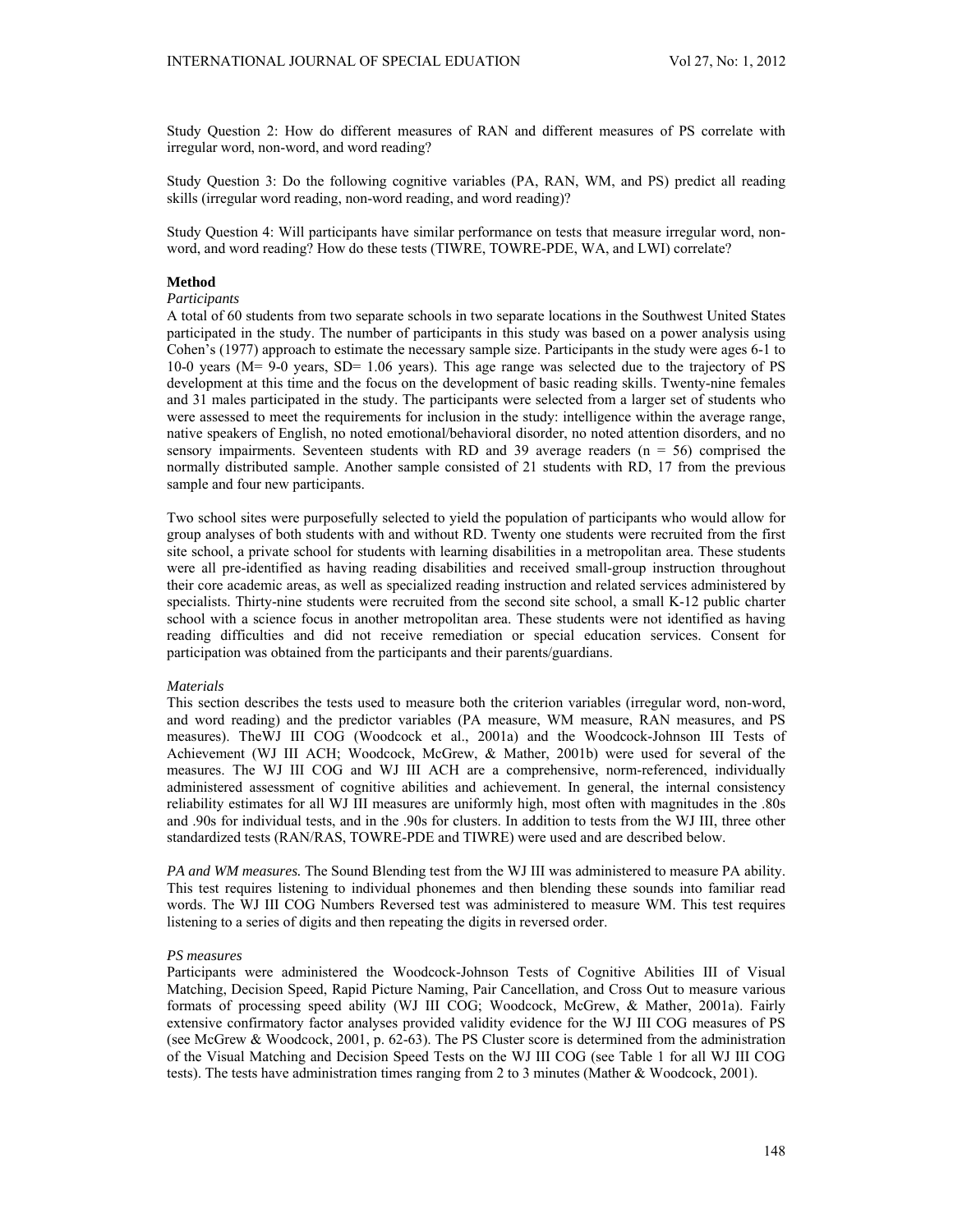## *RAN measures*

The Rapid Automatized Naming and Rapid Alternating Stimulus Tests (RAN/RAS; Wolf & Denckla, 2005) were used to assess naming speed ability. On all six test sections, the examinees were asked to recognize and name accurately and rapidly visual symbols, such as letters, numbers, objects, and/or colors. The Letters, Numbers, Colors, and Objects subtests are comprised of 50 items consisting of five high-frequency stimuli randomly repeated ten times in an array of five rows. The RAS tests are comprised of a mixture of the stimuli. One of the RAS tests, *2-Set Letters and Numbers*, consists of 50 stimulus items alternating five letters and numbers. The second RAS test, *3-Set Letters, Numbers, and Colors*, consists of 50 stimulus items of five alternating letters, numbers, and colors. Scores are based on the amount of time required to name all of the stimulus items on each test section. Wolf and Denckla (2005) reported test-retest corrected reliability coefficients ranging from .81 to .98 for different levels (i.e., elementary, middle, high school, and all ages). A second type of reliability, inter-scorer reliability, ranged from .98 to .99 for RAN/RAS tests.

| Table 1. WJ III COG Tests |                     |                                                                                     |                    |  |  |  |
|---------------------------|---------------------|-------------------------------------------------------------------------------------|--------------------|--|--|--|
| Test                      | Stimuli             | <b>Test Requirement</b>                                                             | Response           |  |  |  |
| Visual Matching           | Visual (numbers)    | Rapidly locating and circling<br>identical numbers                                  | Motoric (circling) |  |  |  |
| Decision Speed            | Visual (pictures)   | Identifying and circling the<br>two most conceptually similar<br>pictures in a row  | Motoric (circling) |  |  |  |
| Rapid Picture Naming      | Visual (pictures)   | Recognizing objects, then<br>retrieving and articulating their<br>names rapidly     | Oral (words)       |  |  |  |
| Pair Cancellation         | Visual (pictures)   | Identifying and circling<br>instances of a repeated pattern<br>rapidly              | Motoric (circling) |  |  |  |
| Cross Out                 | Visual (objects)    | Identifying and circling<br>instances of a repeated pattern<br>rapidly              | Motoric (circling) |  |  |  |
| Sound Blending            | Auditory (phonemes) | Synthesizing language sounds<br>(phonemes)                                          | Oral (word)        |  |  |  |
| Numbers Reversed          | Auditory (numbers)  | Holding a span of numbers in<br>immediate awareness while<br>reversing the sequence | Oral (numbers)     |  |  |  |

*Note.* The data in Table 1 are from the Woodcock-Johnson III Technical Manual: Normative Update (p. 58, 59, 65, 66) by McGrew, Schrank, & Woodcock, 2007, Rolling Meadows, IL: Riverside Publishing.

#### *Reading Measures*

*Irregular word reading*. The Test of Irregular Word Reading Efficiency (TIWRE; Reynolds & Kamphaus, 2007) was used to measure irregular word reading. The TIWRE offers a rapid assessment of the examinee's ability to pronounce words with irregular spelling patterns. The TIWRE is different from other word reading assessments because it presents only irregular words for pronunciation. Each form presents letters (uppercase and lowercase) and irregular words for a total of 50 items. The TIWRE takes approximately two minutes to administer. Reliability coefficients for all forms are in the mid-to-high .90s.

*Non-word reading*. Non-word reading was measured by the WJ III ACH Word Attack test (WA; Woodcock et al., 2001b). WA is an un-timed measure of an individual's ability to read phonically regular non-words accurately. The test/retest reliabilities are mostly .80 or higher. In addition, a timed measure of non-word reading, the Test of Word Reading Efficiency-Phonetic Decoding Efficiency subtest (TOWRE-PDE; Torgesen, Wagner, & Rashotte, 1999) was administered. This test includes 63 pronounceable non-words requiring the examinee to decode each non-word as quickly as possible. The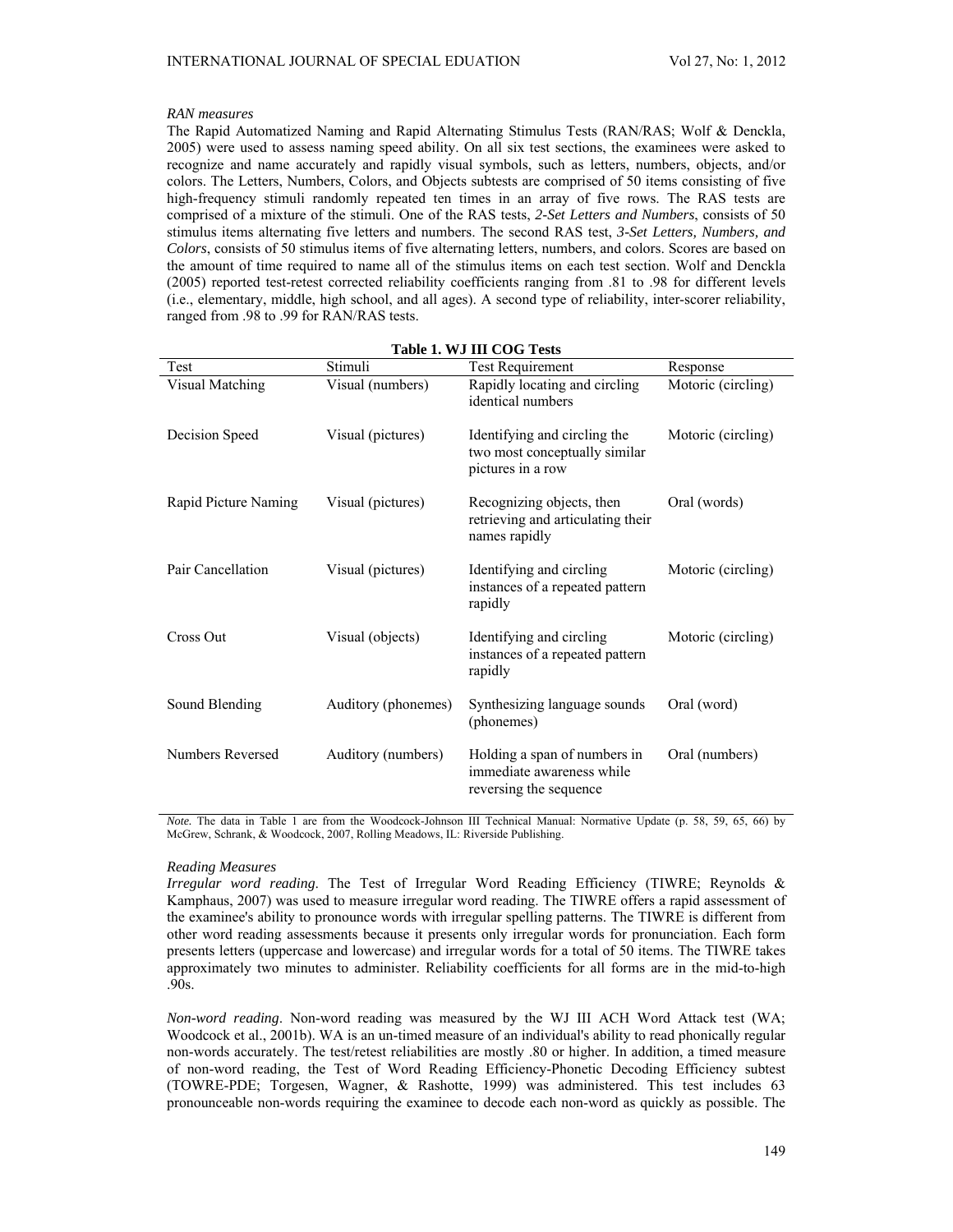test is timed (45 seconds) and has two alternate forms. The test/retest (time sampling) reliability coefficients ranged from .83 to .96.

*Word reading*. For word reading, all participants were administered the WJ III ACH Letter-Word Identification test (LWI; Woodcock et al., 2001b). This test involves identifying letters and then reading real words. The test/retest reliabilities are mostly .80 or higher.

#### *Procedures*

Tests were administered to all students individually in two 30- minute sessions by trained examiners. All testing was conducted as per the examiner's manuals and answers were recorded on test protocols. The test administration was counterbalanced to (a) avoid potential effects of practice in speeded tasks, (b) maintain children's concentration and interest, and (c) avoid learning effects (Fisher & Yates, 1963). The RAN Total was obtained by calculating the sum of RAN tests (Objects, Colors, Numbers, Letters, 2-set Letters and Numbers, and 3-set Letters, Numbers, and Colors) and then dividing by the number of the tests, in this case six. The WJ III COG provided the PS Cluster (Visual Matching and Decision Speed tests). The RAN Total score and PS Cluster were considered the most reliable measures since these scores reflect two or more measures of each ability. In terms of statistical analyses, descriptive statistics, Pearson product moment correlations, and hierarchical regression analyses were used to answer the study's questions.

### **Results**

## *Preliminary Data Analysis*

To begin analyzing the study data, all test variable raw scores were converted to standard scores (SS; M=100, SD=15) as displayed in Table 2. The Kolmogorov-Smirnov statistic was performed to test the hypothesis that the data were normally distributed. This test compares the set of scores to a normallydistributed set of scores with the same mean and standard deviation. Therefore, if the test is not significant ( $p > 0.05$ ), it means that the distribution is not significantly different from a normal distribution. If, however, the test is significant ( $p < 0.05$ ) then the distribution in question is significantly different from a normal distribution (Field, 2009).

The data displayed normal distributions for all predictors and criterion variables *D* (55) statistics ranged from .062 to .126; all statistics were not significant ( $p > 0.05$ ). Slightly lower performances (positively skewed distributions) were detected in the distributions. This finding was expected due to the fact that 17 students were identified as having a reading disability. To improve the shape of the distributions, the responses of outliers whose scores were  $\pm 2$  SD or more from the group mean were replaced by a value equal to the next highest non-outlier-score plus 1 unit of measurement (Tabachnick & Fidell, 2001). This process is known as winsorization; winsorization preserves the rank of the outlier's score within the distribution without disturbing the distribution either by deleting the score, or by retaining it in its original form. The following sections present the results for each hypothesis explored in this study.

### *Hypothesis 1: RAN Total would be a stronger predictor of reading ability than the PS Cluster Correlations between irregular word reading, RAN-Total, and PS Cluster scores.*

To test this hypothesis, correlations between irregular word reading as measured by the TIWRE, and the RAN-Total, and PS Cluster score were conducted. Pearson correlations between the TIWRE test and both predictors –RAN Total and PS Cluster, were statistically significant (see Table 3). The PS Cluster had the strongest correlation with irregular word reading as measured by the TIWRE. The data set showed a moderate positive correlation between the PS Cluster and TIWRE test. To test if there was a significant difference between the two dependent correlation coefficients (RAN Total and TIWRE test and PS Cluster and TIWRE test), a *t* test was performed (Steiger, 1980). No significant difference was found between the two correlations,  $t(54) = .197$ ,  $p > .05$ , one-tailed.

### *Correlations between non-word reading, RAN-Total, and PS Cluster scores.*

Pearson correlations among non-word reading as measured by the TOWRE-PDE and WA test of the WJ III ACH, and both predictors –RAN Total and PS Cluster, were statistically significant. The RAN Total had the strongest correlation with the TOWRE-PDE. The correlation between the RAN Total and WA tests was not as strong as the correlation with TOWRE-PDE test (see Table 3). When using the un-timed WA test to represent non-word reading, the RAN-Total had a stronger relationship with the TIWRE test than the WA test. On the other hand, no significant correlation was found between the PS Cluster and the WA test. To test if a significant difference existed between the two dependent correlation coefficients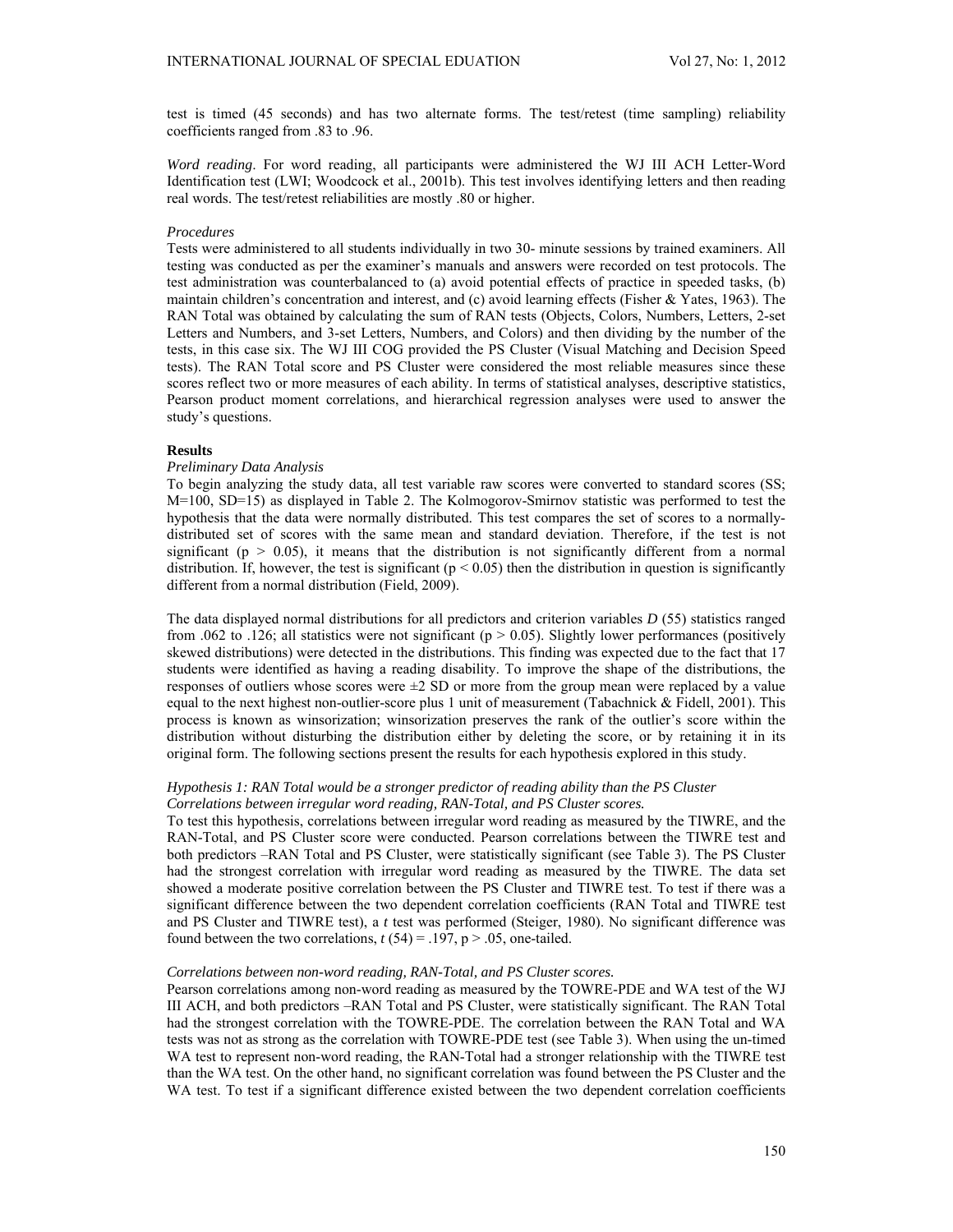(RAN Total and TOWRE-PDE test, and PS Cluster and TOWRE-PDE test), a *t* test was performed. No significant difference was found between the two correlations,  $t(54) = 1.496$ , p > .05, one-tailed.

| Table 2. Means and Standard Deviations for all Study Variables |                 |                |                                  |        |       |  |  |  |
|----------------------------------------------------------------|-----------------|----------------|----------------------------------|--------|-------|--|--|--|
| Variables                                                      | M               | SD.            | Variables                        | М      | SD    |  |  |  |
| <b>RAN</b> Total                                               | 93.38           | 12.73          | Visual Matching                  | 89.04  | 17.67 |  |  |  |
| <b>RAN</b> Objects                                             | 90.78           | 13.19          | Decision Speed                   | 99.69  | 16.73 |  |  |  |
| <b>RAN</b> Colors                                              | 91.59           | 16.39          | Rapid<br>Picture<br>Naming       | 90.73  | 13.55 |  |  |  |
| RAN<br><b>Numbers</b>                                          | 95.18           | 13.73          | Pair Cancellation                | 98.51  | 7.21  |  |  |  |
| <b>RAN</b> Letters                                             | 95.41           | 14.45          | Cross out                        | 93.08  | 14.79 |  |  |  |
| RAN 2-set Letters<br>and Numbers                               | 93.76           | 14.98          | PS-Cluster                       | 89.98  | 16.86 |  |  |  |
| <b>RAN</b><br>$3$ -set<br>Letters, Numbers,<br>and Colors      | 93.59           | 14.15          | TIWRE                            | 101.71 | 17.29 |  |  |  |
| <b>Word Attack</b>                                             | 95.22           | 15.22          | Word<br>Letter<br>Identification | 97.45  | 14.77 |  |  |  |
| <b>TOWRE-PDE</b><br>Sound Blending                             | 92.92<br>110.92 | 10.94<br>14.52 | Number Reversed                  | 95.24  | 16.24 |  |  |  |

*,*  $N = 56$ *,*  $M = Mean$ *,*  $SD = Standard Deviation$ *, TIWRE = Test of Irregular Word Reading Efficiency,*  $RAN = Ranid$ Automatized Naming Test, TOWRE-PDE = Test of Word Reading Efficiency- Phonemic Decoding Efficiency test, PS = Processing Speed.

#### *Correlations between word reading, RAN-Total, and PS Cluster scores.*

The correlations between the LWI test and both predictors of RAN Total and PS Cluster were statistically significant. The RAN Total had the strongest correlation with the LWI test. A moderate positive correlation was found in the data set between RAN Total and the LWI test. To test if a significant difference existed between the two dependent correlation coefficients (RAN Total and LWI test, PS Cluster and LWI test) a *t* test was performed. No significant difference was found between the two correlations,  $t(54) = .046$ ,  $p > .05$ , one-tailed.

In summary, no significant differences were found among all of the dependent correlations. The PS Cluster had the strongest correlation with irregular word reading as measured by TIWRE test and no significant correlation was found with non-word reading as measured by WA test. RAN Total had the strongest correlation with both word reading as measured by the LWI test and non-word reading as measured by TOWRE-PDE test and the WA test.

| Table 3. Correlation Matrix for Question One and the Reading Variables |              |          |          |          |           |            |
|------------------------------------------------------------------------|--------------|----------|----------|----------|-----------|------------|
|                                                                        | <b>TIWRE</b> | TOWRE-   | WА       | LWI      | RAN-Total | PS-Cluster |
|                                                                        |              | PDE.     |          |          |           |            |
| <b>TIWRE</b>                                                           | 1.00         |          |          |          |           |            |
| <b>TOWRE-PDE</b>                                                       | $672**$      | 1.00     |          |          |           |            |
| WA                                                                     | $.582**$     | $777**$  | 1.00     |          |           |            |
| LWI                                                                    | .798**       | $.867**$ | $.763**$ | 1.00     |           |            |
| RAN-Total                                                              | .498**       | $.634**$ | $456**$  | $.540**$ | 1.00      |            |
| PS-Cluster                                                             | $.522**$     | $.463**$ | .237     | $.533**$ | $470**$   | 1.00       |

*Note*. N = 56. \*\* Correlation is significant at the 0.01 level (1-tailed). TIWRE = Test of Irregular Word Reading Efficiency, TOWRE-PDE = Test of Word Reading Efficiency-Phonetic Decoding Efficiency test, WA= Word Attack test, LWI = Letter Word Identification test, RAN = Rapid Automatized Naming, PS = Processing Speed Cluster.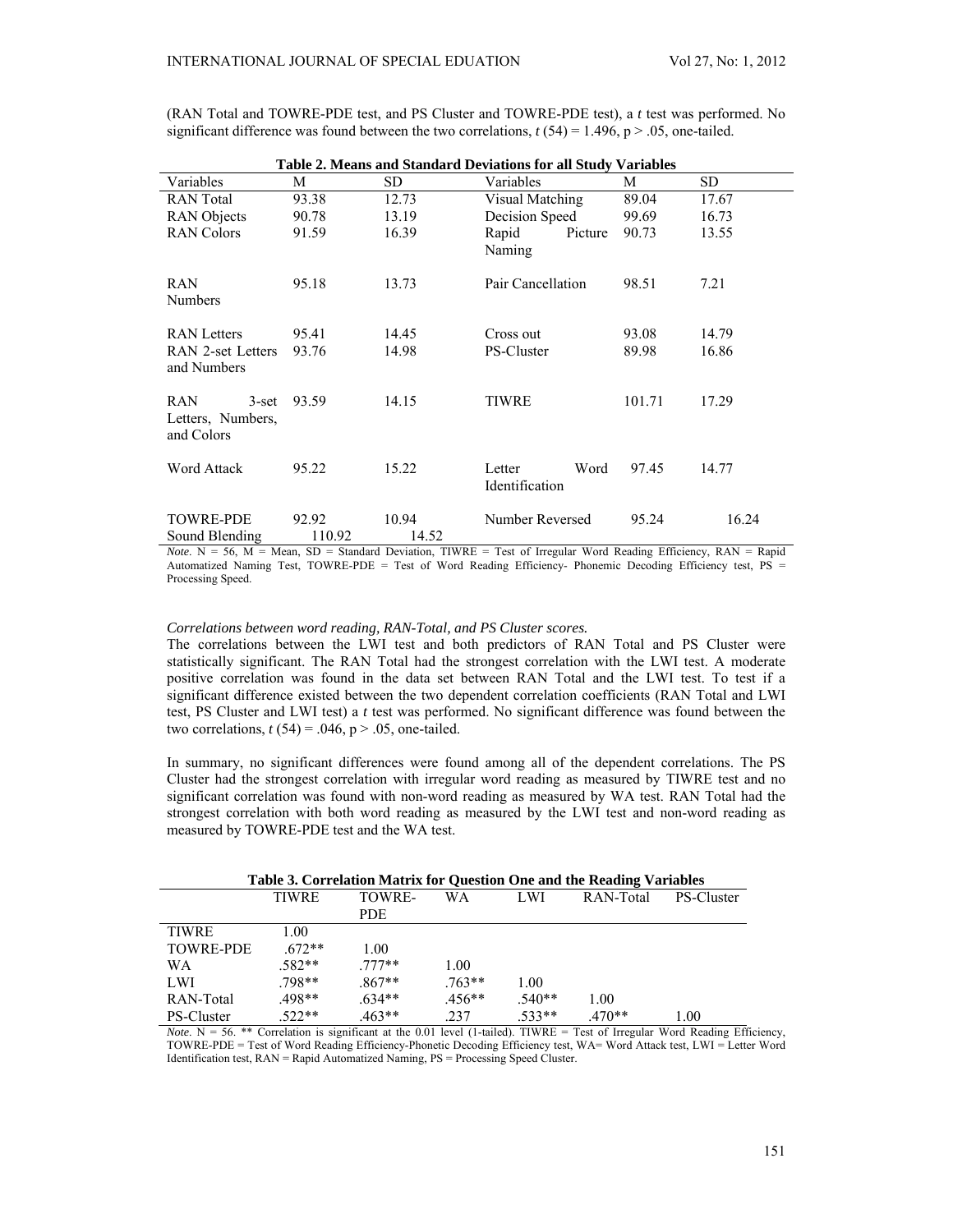*Hypothesis 2: RAN letters followed by RAN numbers would be the strongest predictors of word reading ability. For PS measures, the WJ III COG Visual Matching and Pair Cancellation tests would be the strongest predictors of word reading ability.* 

To test this hypothesis, Individual hierarchical multiple regression was performed to test the relative contributions of RAN/PS measures in the prediction various formats of word reading ability as measured by the TIWRE, TOWRE-PDE, WA, and LWI tests. Assumptions were tested by examining normal probability plots of residuals and a scatter diagram of residual versus predicted residual. Assumptions were tested by examining normal probability plots of residuals and a scatter diagram of residual versus predicted residual. No violations of normality, linearity, or homoscedasticity of residuals were detected. In addition, box plots revealed no evidence of outliers. RAN letters and then RAN numbers were entered in the first block. RAN colors, RAN objects, RAS 2-set letters and numbers, and RAS 3-set letters, numbers, and colors were entered in the second block.

Regression analyses revealed that the model significantly predicted all three dependent test variables as follows:

1. LWI test model, F (6, 49) = 6.83, p < .05. R<sup>2</sup> for the model = .48, and adjusted R<sup>2</sup> =

.41;

- 2. WA test model, F (6, 49) = 4.69, p < .05.  $R^2 = 0.39$ , and adjusted  $R^2 = 0.30$ ;
- 3. TOWRE-PDE test model, F  $(6, 49) = 7.61$ , p < .05. R<sup>2</sup> = .50, and adjusted R<sup>2</sup> = .44

Table 4 presents the hierarchical regression predicting LWI, WA, and TOWRE-PDE tests by the RAN/RAS tests.

Hierarchical multiple regression was conducted to predict the relative contributions of PS measures to irregular word reading as measured by the TIWRE. All related assumptions for the regression had been tested. The Visual Matching test and then the Pair Cancellation test were entered in the first block. Cross Out, Decision Speed, and Rapid Picture Naming tests were entered in the second block. Regression analysis revealed that the model significantly predicted TIWRE scores, F (5, 50) = 4.298, p < .05. R<sup>2</sup> for the model was .323, and adjusted  $\mathbb{R}^2$  was .248. Table 5 presents the hierarchical regression predicting TIWRE test by the PS measures.

To summarize, all RAN measures contributed 48%, 39%, and 50% in shared variability of LWI, WA, and TOWRE-PDE tests respectively; however, among all RAN measures, RAN letters had the strongest predictive power in the regression. In terms of PS measures, the full model contributed 32% in shared variability of TIWRE test; however, among all PS measures, the Visual Matching test had the strongest predictive power followed by the Pair Cancellation test in the regression model.

### *Hypothesis 3: PA and RAN will have the strongest weight in the cognitive models in the prediction of all reading skills, whereas PS and WM will compete to add a significant contribution for these models.*

Hierarchical multiple regression was conducted to answer this question. All related assumptions for the regression had been tested. The Sound Blending (SB) test and then the RAN-Letters test were entered in the first block. Visual Matching (VM) and Number Reversed (NR) tests were entered in the second block. A model consisting of RAN-Letters, SB, and VM together was the most powerful one in predicting all reading skills. In separate multiple regression analyses tests their unique contributions for predicting TIWRE, TOWRE-PDE, and LWI tests were 44.7%, 66%, and 63.5%, respectively. However, when the untimed WA test was used to measure non-word reading, only SB and RAN-Letters tests had predictive power. These measures contributed 48% in shared variability of WA scores.

*Hypothesis 4: Strong positive correlations will exist between word reading (a mixture of phonically regular and irregular words), and irregular word reading and non-word reading with lower correlations between non-word and irregular word reading. The pattern of correlations will be similar for students with typical reading, as well as students with poor reading.* 

Two group analyses were conducted to explore this hypothesis. One was for the normally distributed data and another one was for students with RD. In the normally distributed data, students' means performances on all three tests were comparable; average scores were 101, 95, 92, and 97 respectively for the TIWRE, WA, TOWRE-PDE, and LWI (see Table 2). Participants in general had similar average performances in non-word reading skills and word reading skills and slightly better performance in irregular word reading skills. High significant correlations were found among all reading variables (irregular word, non-word, and word reading) as demonstrated in Table 3. These correlations ranged from .58 between WA and TIWRE tests to .86 between LWI and TOWRE-PDE tests. In general, the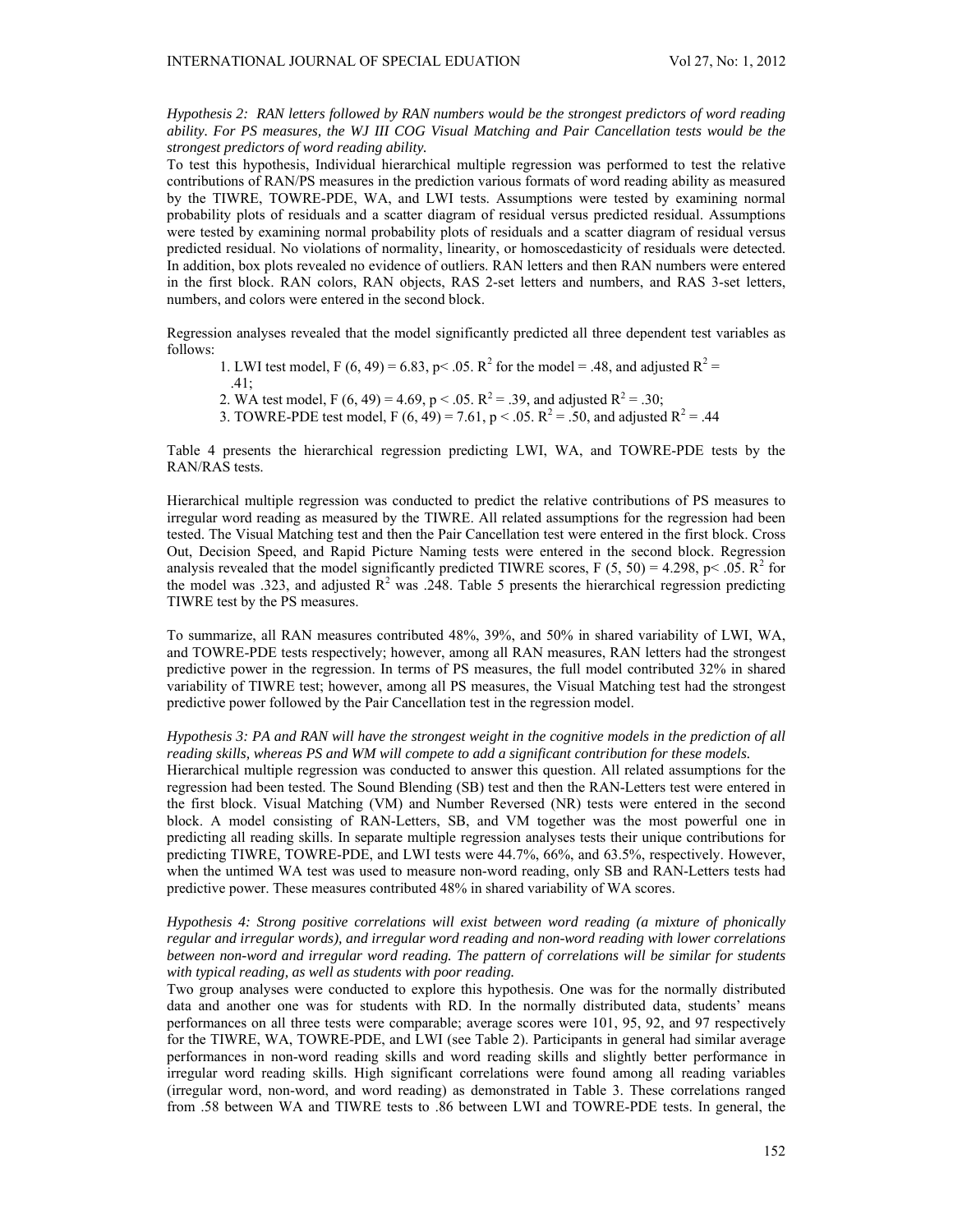LWI test had higher correlations with TIWRE, TOWRE-PDE, and WA tests than the other reading tests had with each other.

|                  |                     |                  | <b>Nicasul es</b> |            |         |                               |
|------------------|---------------------|------------------|-------------------|------------|---------|-------------------------------|
| Analyses         | Predictor Variables | Zero-<br>order r | B                 | <b>SEB</b> | $\beta$ | Block $\overline{\Delta R^2}$ |
|                  | Step 1              |                  |                   |            |         |                               |
| Analysis-1       | Constant            |                  | 38.43             | 11.71      |         |                               |
| LWI              |                     | .63              |                   |            | $.75**$ |                               |
|                  | <b>RAN-Letters</b>  | .49              | .76               | .215       | $-.139$ |                               |
|                  | RAN-Numbers         |                  | $-15$             | .22        |         |                               |
|                  | Step 2              |                  |                   |            |         |                               |
|                  | Constant            |                  | 45.23             | 12.47      |         | .07                           |
|                  |                     | .49              |                   |            |         |                               |
|                  | RAN-Colors          | .27              | .24               | .15        | .26     |                               |
|                  | RAN-Objects         | .44              | $-41$             | .19        | $-.37*$ |                               |
|                  | RAN 2-Set           | .48              | $-21$             | .26        | $-.21$  |                               |
|                  | RAN 3-Set           |                  | .21               | .27        | .20     |                               |
|                  | Step 1              |                  |                   |            |         |                               |
| Analysis-2       | Constant            |                  | 34.89             | 12.921     |         |                               |
| WA               |                     |                  |                   |            |         |                               |
|                  | <b>RAN-Letters</b>  | .55              | .362              | .237       | $.34*$  |                               |
|                  | RAN-Numbers         | .53              | .271              | .250       | .24     |                               |
|                  | Step 2              |                  |                   |            |         |                               |
|                  | Constant            |                  | 44.80             | 13.95      |         | .07                           |
|                  |                     | .28              |                   |            |         |                               |
|                  | RAN-Colors          | .19              | $-.06$            | .177       | $-.07$  |                               |
|                  | RAN-Objects         | .42              | $-.32$            | .217       | $-.28$  |                               |
|                  | RAN 2-Set           | .42              | $-0.25$           | .300       | $-.25$  |                               |
|                  | RAN 3-Set           |                  | .120              | .304       | .11     |                               |
|                  |                     |                  |                   |            |         |                               |
|                  | Step 1              |                  |                   |            |         |                               |
| Analysis-3       | Constant            |                  | 42.43             | 8.20       |         |                               |
| <b>TOWRE-PDE</b> |                     | .68              |                   |            |         |                               |
|                  | <b>RAN-Letters</b>  | .60              | .46               | .15        | $.62**$ |                               |
|                  | RAN-Numbers         |                  | .06               | .15        | .07     |                               |
|                  |                     |                  |                   |            |         |                               |
|                  | Step 2              |                  |                   |            |         |                               |
|                  | Constant            |                  | 45.29             |            |         | .04                           |
|                  | RAN-Colors          | .55              | .17               | .11        | .26     |                               |
|                  | RAN-Objects         | .38              | $-.20$            | .14        | $-.24$  |                               |
|                  | RAN 2-Set           | .54              | $-.05$            | .19        | $-.06$  |                               |
|                  | RAN 3-Set           | .55              | .05               | .19        | $.07\,$ |                               |

| Table 4. Hierarchical Regression Predicting LWI, WA, and TOWRE-PDE Tests by RAN |
|---------------------------------------------------------------------------------|
| <b>Measures</b>                                                                 |

*Note*.  $n = 56$ . \*\* β is significant at the 0.01 level, \* β is significant at the 0.05 level, TOWRE-PDE = Test of Word Reading Efficiency-Phonetic Decoding Efficiency test, WA= Word Attack test, LWI = Letter Word Identification test, RAN = Rapid Automatized Naming tests, Zero-order r = The ordinary correlations coefficient, B = The unstandardized regression coefficients, SEB = The standard error of B,  $\beta$  = The standardized regression coefficients,  $\Delta R^2 = R$  square change.

To investigate if there was any special pattern on students' performance in word reading ability, only students with at least one low standard score ( $\leq$  85 SS) on the TOWRE, WA, TIWRE, and LWI tests were included in the second data analysis. A total number of 21 participants were included in this data analysis. Eleven female and 10 male, age range from 6-1 to 9-8, mean of 8-6, and standard deviation of .98. Students' average performances on all three tests were similar; their average scores were between 84 and 85 with standard deviations between 9 and 15.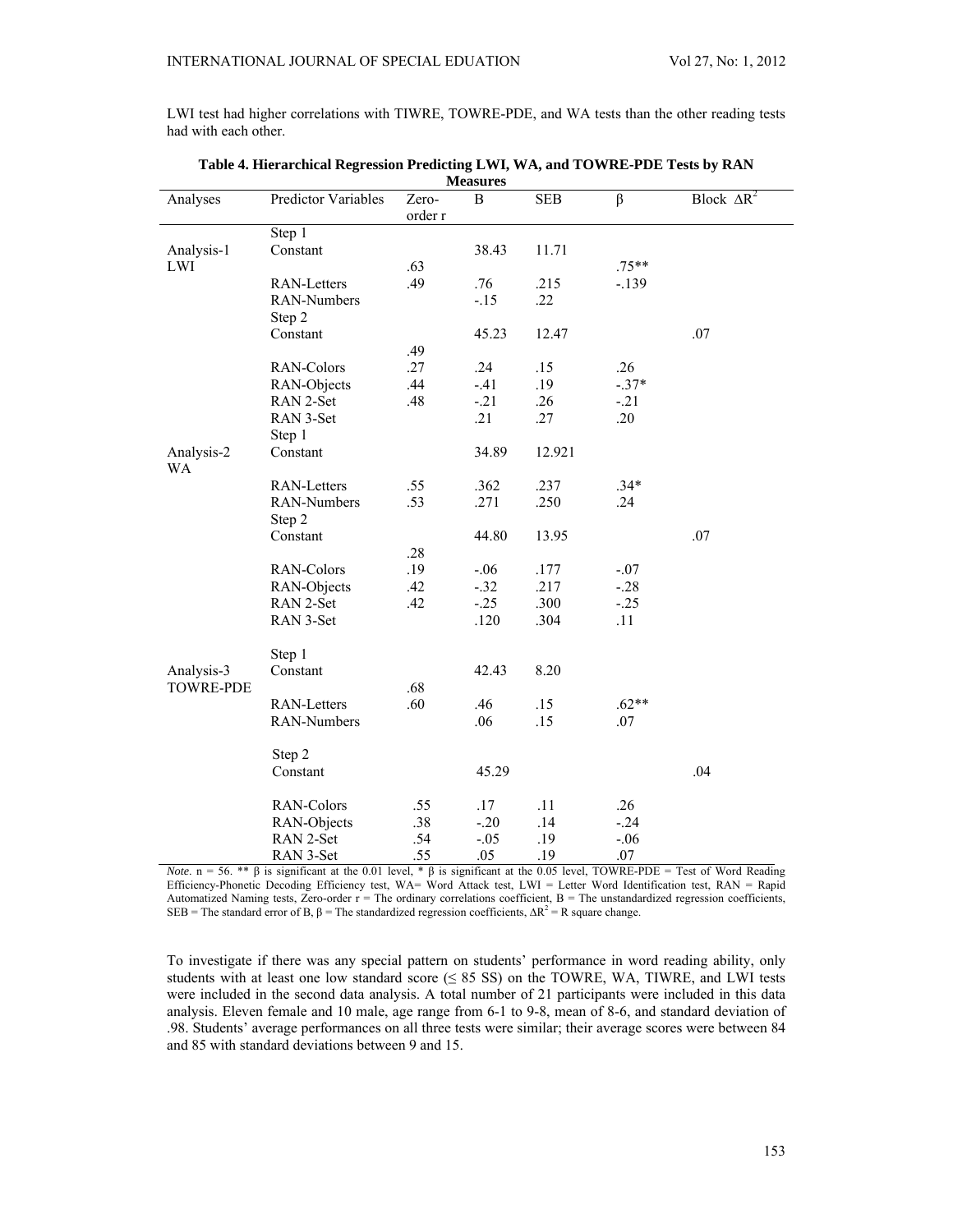| <b>Predictor Variables</b> | Zero-<br>order r | B      | <b>SEB</b> | β      | Block $\Delta R^2$ |
|----------------------------|------------------|--------|------------|--------|--------------------|
| Step 1                     |                  |        |            |        |                    |
| Constant                   |                  | 2.86   | 30.45      |        |                    |
| Visual Matching            | .50              | .29    | .15        | .31    |                    |
| Pair Cancellation          | .50              | .73    | .38        | .30    |                    |
| Step 2                     |                  |        |            |        |                    |
| Constant                   |                  | 2.95   | 31.40      |        | .01                |
| Cross Out                  | .38              | $-.04$ | .209       | $-.03$ |                    |
| Decision Speed             | .45              | .05    | .20        | .04    |                    |
| Rapid Picture Naming       | .38              | .16    | .19        | .12    |                    |

| Table 5. Hierarchical Regression Predicting TIWRE Test by PS Measures |  |  |  |
|-----------------------------------------------------------------------|--|--|--|
|                                                                       |  |  |  |

*Note*. n = 56. TIWRE = Test of Irregular Word Reading Efficiency, PS = Processing Speed Tests from WJ III COG, Zero-order r = The ordinary correlations coefficient,  $B =$  The un-standardized regression coefficients, SEB = The standard error of B,  $\beta$  = The standardized regression coefficients,  $\Delta R^2 = R$  square change.

The Pearson correlation of reading variables (TIWRE, TOWRE-PDE, WA, and LWI tests) indicated that the TOWRE-PDE test performance related highly to LWI test performance  $r(20) = .806$ ,  $p < 0.05$ , onetailed. In contrast, the correlation between the TIWRE and TOWRE-PDE tests was insignificant within the reading difficulties group  $r(20) = .08$ ,  $p > 0.05$ . Furthermore, no significant correlation was found between the TIWRE and WA tests within the reading difficulties group as well  $r(20) = -0.01$ , p  $> 0.05$ (see Table 6).

Additionally, data showed that 10 students (48%) presented problems in both non-word reading (TOWRE-PDE test) and irregular word reading (TIWRE test); 9 students (42%) presented problems just in non-word reading (TOWRE-PDE test), and 2 students (10%) presented problems only in irregular word reading (TIWRE test).

| Table 6. Correlation Matrix for Reading Variables among Students with Reading Difficulties |
|--------------------------------------------------------------------------------------------|
|                                                                                            |

|                         | TIWRE   | <b>TOWRE-PDE</b> | WA                                                                                                                                                                                                                                  | WI   |  |
|-------------------------|---------|------------------|-------------------------------------------------------------------------------------------------------------------------------------------------------------------------------------------------------------------------------------|------|--|
| <b>TIWRE</b>            | 000     |                  |                                                                                                                                                                                                                                     |      |  |
| <b>TOWRE-PDE</b>        | .080    | .000             |                                                                                                                                                                                                                                     |      |  |
| WA                      | $-.014$ | $.591**$         | l.000                                                                                                                                                                                                                               |      |  |
| LWI                     | 411*    | $.806**$         | $.541**$                                                                                                                                                                                                                            | .000 |  |
| .<br>$\sim$ $\sim$<br>. | $\sim$  |                  | the contract of the contract of the contract of the contract of the contract of the contract of the contract of the contract of the contract of the contract of the contract of the contract of the contract of the contract o<br>. |      |  |

Note. n = 21. \* Correlation is significant at the 0.05 level (1-tailed), \*\*Correlation is significant at the 0.01 level (1-tailed). TIWRE = Test of Irregular Word Reading Efficiency, TOWRE-PDE = Test of Word Reading Efficiency- Phonetic Decoding Efficiency test, LWI = Letter Word Identification test.

## **Discussion**

A growing body of evidence suggests that both RAN and processing speed can affect the development of reading skill. Taken together, the results of this study are in line with the result from prior research and also add support to the validity of the dual route theory of reading when analyzing the performance of poor readers. The questions addressed in this study were fourfold: (a) to examine how RAN and speed of processing are related to different reading measures; (b) to examine which of the RAN and speed of processing measures are the best predictors of the reading measures; (c) to find the best cognitive model for predicting all reading skills; and (d) to examine the performance of typical and poor readers on different reading measures. The results for each of these questions are discussed more fully below.

### *Relationship of RAN and PS to Reading Skills*

As was hypothesized, the RAN Total was a stronger predictor of reading ability than the PS Cluster, but not for all types of word reading. The PS Cluster had the strongest correlation with irregular word reading, whereas the RAN Total had the strongest correlation with both word reading and non-word reading. These results suggested that RAN and PS predict different aspects of word reading. RAN tasks require speeded naming of serially presented stimuli and share key characteristics with reading such as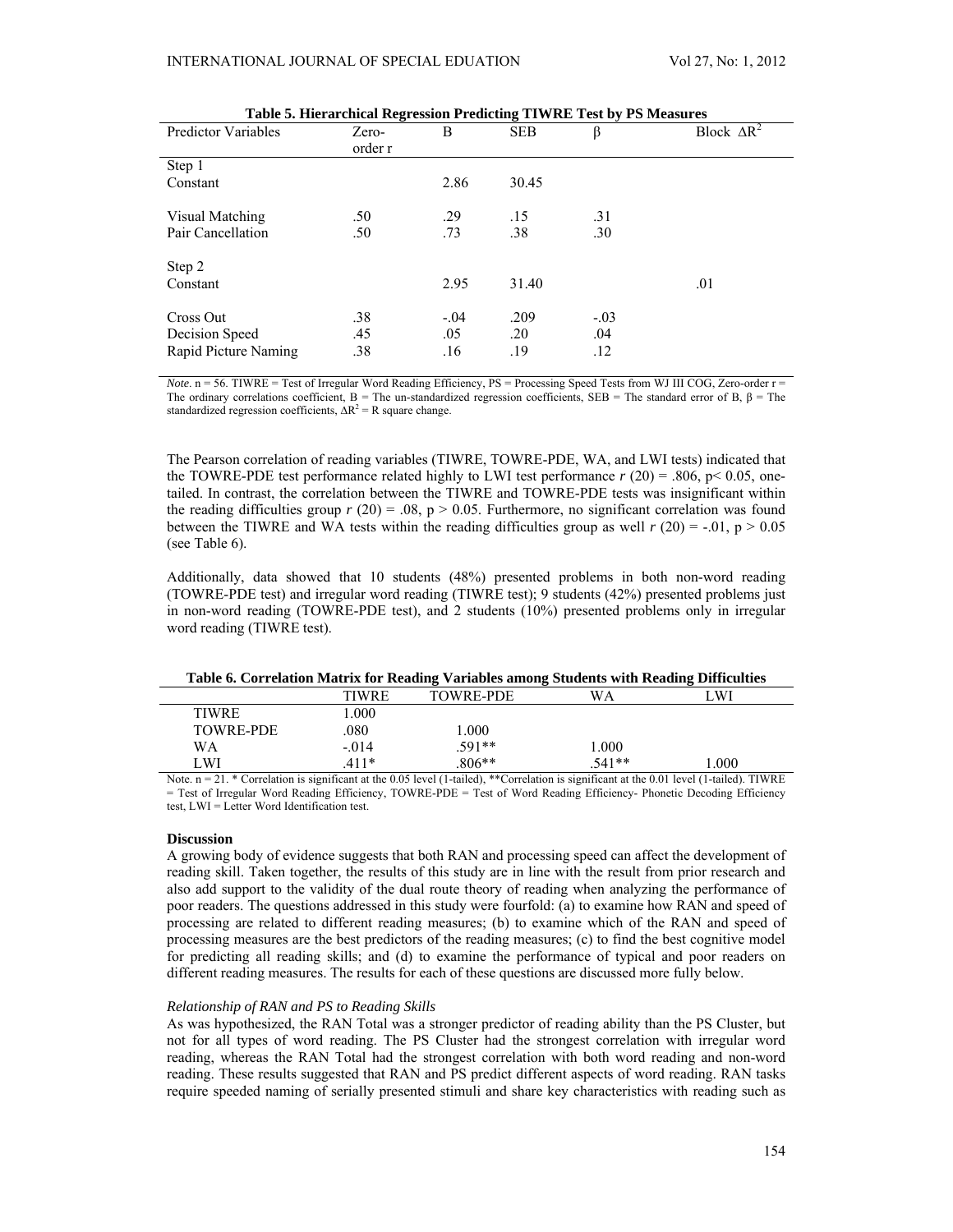paying attention, visual recognition, access to phonological codes, and articulation. PS tasks involve quick visual recognition, which is a similar requirement of irregular word reading.

One interesting finding was that the RAN measures had a stronger relationship with the non-word reading, as measured by the TOWRE-PDE, than with the irregular word reading, as measured by the TIWRE test (irregular words). Based on prior research, the opposite finding was expected (e.g., Manis et al., 1999; Wolf & Bowers, 1999). On the other hand, when the second Pearson correlation was performed using the WA test to represent non-word reading, the RAN measures had a stronger relationship with the TIWRE test. The second correlation was similar to the findings of Manis et al., (1999) and Wolf and Bowers (1999). Manis et al. suggested that RAN is not a good predictor of nonword-reading, and has a stronger relationship with orthographic skills, which was represented by irregular word reading in this study. Their non-word reading measure, however, was the WJ III ACH WA test, an untimed test. In this study, the researchers used the TOWRE-PDE, a timed test (45 seconds), as well as the untimed WA test to measure non-word reading. The higher correlation between these two measures is most likely because both the RAN-measures and the TOWRE-PDE test are both timed.

No significant correlation was found between the PS Cluster and WA test. It seems that WA and PS tests have completely different requirements. The PS measures required locating and circling identical numbers (Visual Matching test), or identifying and circling the two most conceptually similar pictures in a row (Decision Speed test) under timed conditions, a crucial condition to PS. On the other hand, the untimed WA test requires reading non-words. The reading of non-words involves integration of visual information with stored phonological representations, access and retrieval of phonological labels, and non-word articulation.

### *Predictive Power of RAN Measures*

In regard to the predictive power of RAN, the results of this study were in agreement with the findings of earlier studies: letters were the most powerful predictor of word reading skill (Bowey et al., 2005; Neuhaus et al., 2001; Van den Bos et al., 2003; Wolf & Bowers, 1999). The RAN letters task successfully predicted reading ability, whereas the other RAN measures did not. Results from other studies have indicated that other RAN formats do not reliably predict reading performance after kindergarten (Powell, Stainthorp, Stuart, Garwood & Quinlan, 2007; Wolf & Bowers, 1999). The results supported the view that reading performance is predicted by the rapid naming of letters, but not as well by the naming of objects, colors, numbers, or the RAS tasks. Although Wolf and Denckla (2005) demonstrated that the RAS tests are valid measures of the ability to perceive a visual symbol and name it accurately and rapidly, and that ability predicts reading facility, this study did not find any increased prediction of word reading ability by using the RAS tests.

The finding that RAN letters was the best predictor of reading skill is not surprising. RAN letters and word reading have many commonalities. Random letter strings and meaningful words are reported to be processed similarly, as both are subjected to intense lexical evaluation in classic language-related brain areas (Jessen et al., 1999; Misra, Katzir, Wolf, & Poldrack, 2004). RAN letters are presented in rows and demand left-to-right sequencing, as does reading. Furthermore, letter names provide anchors upon which to map acoustically similar phonemes (Treiman, Tincoff, Rodriguez, Mouzaki, & Francis, 1998). Both RAN tasks and reading demand efficient visual and verbal processing of letters.

#### *Predictive Power of PS Measures*

Compared to the other PS measures (Decision Speed, Rapid Picture Naming, and Cross Out), the Visual Matching test, followed by the Pair Cancellation test, were the best predictors of reading skills. In a recent study, Urso (2008) explored the role of various PS measures as predictors of reading difficulties. The results indicated that PS, as measured by the WJ III COG Cluster score, was strongly correlated with word reading,  $r = .749$ ,  $r^2 = .56$ . The PS tests of Visual Matching, ( $r = .663$ ,  $r^2 = .44$ ) and Pair Cancellation  $(r = .520, r^2 = .27)$  were most strongly correlated with poor word reading skill. Moreover, 37.5% of the poor readers also had low PS scores. Findings from the present study and the Urso (2008) study support the finding that PS measures are good predictors of reading.

#### *Cognitive Correlates and Reading*

Another finding was that the Numbers Reversed (NR) test, a measure of WM ability, did not increase the prediction of the cognitive model of reading skills in the normally distributed data. WM may have less power in predicting reading with normal readers. This interpretation is supported by Shankweiler and Crain (1986) who found that WM resources are very taxed by underdeveloped phonological awareness.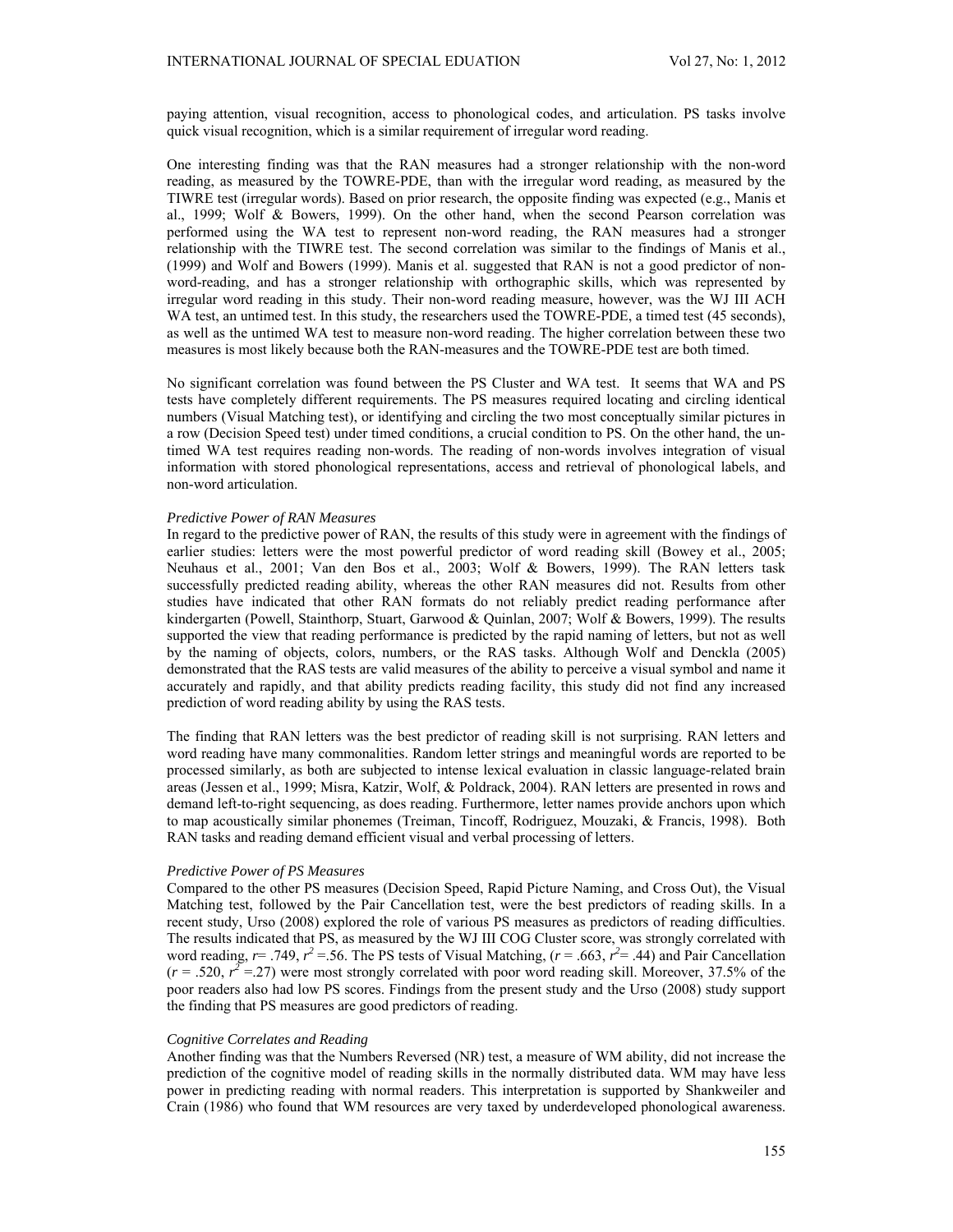Students with poor phonics have impacted working memory systems and subsequent poor reading (Howes et al., 1999).

In reference to the double-deficit model, a main finding of this study was that the Sound Blending (SB) test, a measure of PA, and RAN-Letters were the best predictors of all reading skills. As was hypothesized the RAN-letters test contribution to the model of predicting irregular word reading was larger than the SB contribution. According to their meta-analysis, Wolf and Bowers (1999) reported correlations between RAN and PA as only .1 to .4, showing the independence of these skills. They proposed that PA was related to underlying auditory processing while RAN either relates to visual or temporal processing, a stance somewhat aligned to the dual route theory of Castles and Coltheart (1993). The results of this study lend more support to the double-deficit model and indicate that PA and RAN contribute independently to the variance of reading.

### *Correlations among Reading Skills*

Significant correlations were found between irregular word and non-word reading in the normally distributed data. The dual-route model has provided a powerful theoretical framework for interpreting this finding. This suggests that the visual route and the phonological route are not completely independent. In contrast, the correlation between irregular word reading and non-word reading for the group of students with reading disabilities was insignificant. Thus, the results from this study are more in line with the modified dual-route theory (e.g., Paap, McDonald, Schvaneveldt, & Noel, 1987; Paap & Noel, 1991). This theory assumes that the two routes are somewhat dependent on one another in terms of both knowledge structure and processes, but the distinction between lexical and sub-lexical processing is still maintained. For typical readers, these two reading routes are dependent on one another. For students with reading disabilities, however, the pathways appear more independent.

Finally, this study confirmed the results from other studies supporting the distinction between phonological dyslexia and surface dyslexia (Bowey& Rutherford, 2007; Castles &Coltheart, 1993). A very small minority of children with dyslexia showed pure surface dyslexia with intact phonological encoding, whereas a larger group showed pure phonological dyslexia. The largest group of children with RD, however, had difficulties in both areas. Relatively few cases of either type of developmental dyslexia appeared to be *pure*.

#### *Limitations*

This study had several limitations. The sample size was small  $(n = 56)$  for normally distributed data and  $(n = 21)$  for students with RD. A larger sample size would have provided a stronger statistical power. Although the findings of this study indicated that some of the correlations were larger than the others, none of the differences between these dependent correlations were significant when *t* tests were performed. In future research, these findings should be validated with larger sample sizes to establish stronger power analysis and to find the differences between the two correlation coefficients in two independent samples. In addition, this study was limited to the exploration of irregular word reading, non-word reading, and word reading. Adding measures of reading comprehension would be useful to provide a more comprehensive overview of reading performance. Finally, this study had only one measure of PA and WM versus multiple measures of RAN and PS.

#### *Implications*

For both practitioners and researchers, this study provides direction for the assessment of reading. These findings support the need to assess all known cognitive correlates of reading ability to avoid specification error when predicting models of reading and diagnosing reading difficulties. The failure to not include a broad set of cognitive and linguistic abilities when attempting to examine the correlates of reading can lead to specification error where the included abilities appear to be more important than they really are (Pedhazur & Schmelkin, 1991).

Furthermore, researchers should continue to investigate the interrelationships among different types of measures of cognitive processing variables and reading skills. The data showing relationships among cognitive variables could help evaluators select the most appropriate assessment measures. Findings from the various RAN and PS measures in this study indicated that variability exists among the different measures and their predictive power of reading skills. Additionally, students have different types of reading difficulties (e.g., using phonics for reading non-words versus recognizing irregular words by sight). Therefore, it is important to measure both non-word reading and irregular word reading as part of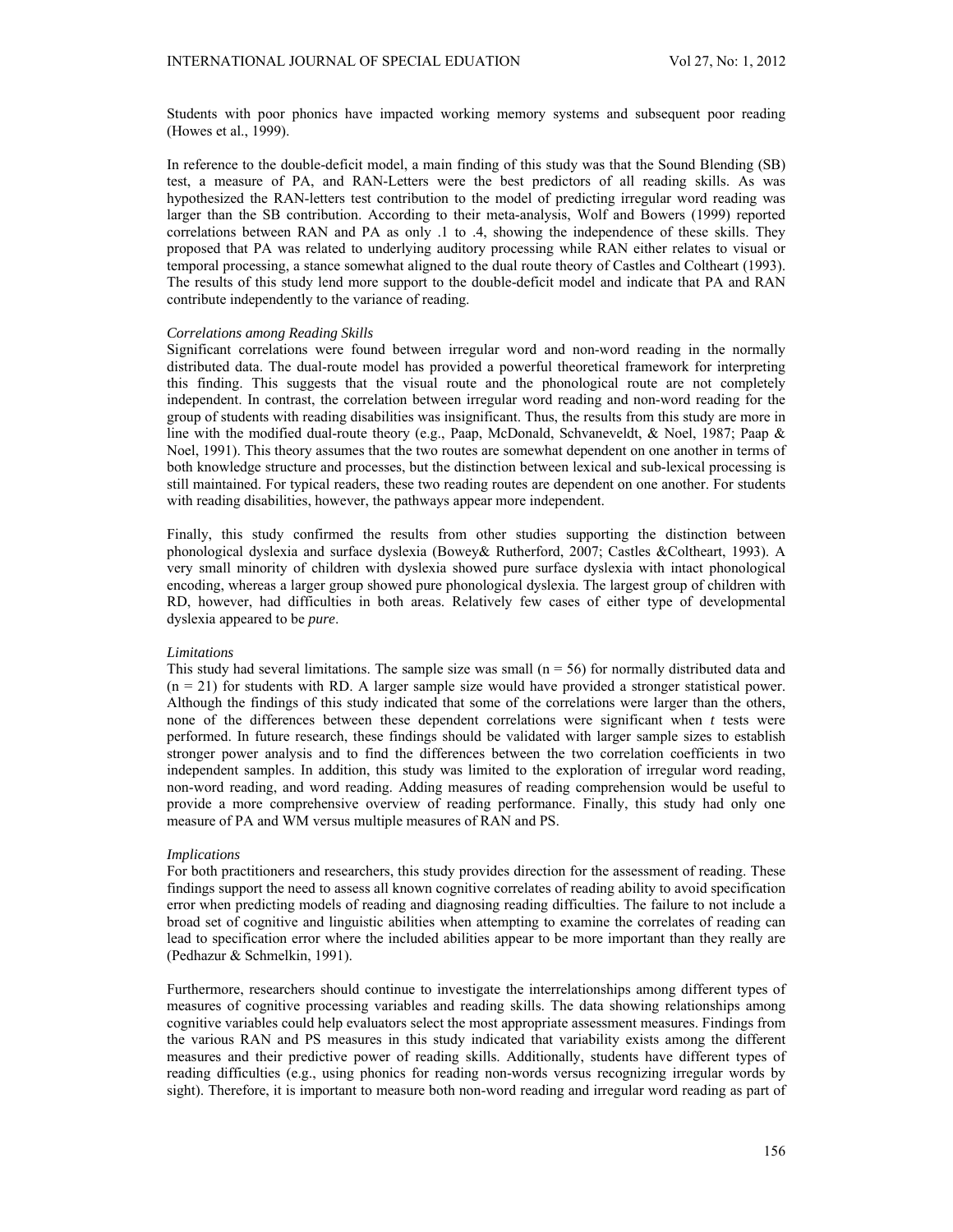a reading assessment. It is also essential to obtain a measure of reading fluency and reading comprehension as part of a comprehensive reading assessment.

#### **References**

Abbott, M., Walton C., & Greenwood, C. (2002). Phonemic awareness in kindergarten and first grade. *Teaching Exceptional Children, 34* (4), 20-26.

Ackerman, P. T., & Dykman, R. A. (1993). Phonological processes, confrontation naming, and immediate memory in dyslexia. *Journal of Learning Disabilities, 26*, 597–609.

Badian, N. (1993). Phonemic awareness, naming, visual symbol processing, and reading. *Reading and Writing: An Interdisciplinary Journal, 5*, 87–100.

Badian, N. (2005). Does a visual-orthographic deficit contribute to reading disability? *Annals of Dyslexia, 55*, 28-52.

Bishop, A. G., & League, M. B. (2006). Identifying a multivariate screening model to predict reading difficulties at the onset of kindergarten: A longitudinal analysis. *Learning Disability Quarterly, 29,* 235– 252.

Bowers, P. G., & Swanson, L. B. (1991). Naming speed deficits in reading disability. *Journal of Experimental Child Psychology, 51*, 195–219.

Bowey, J., McGuigan, M., & Ruschena, A. (2005). On the association between serial naming speed for letters and digits and word-reading skill: Towards a developmental account. *Journal of Research in Reading, 28,* 400–422.

Bowey, J., & Rutherford, J. (2007). Imbalanced word-reading profiles in eighth-graders. *Journal of Experimental Child Psychology, 96*, 169–196.

Castles, A., & Coltheart, M. (1993). Varieties of developmental dyslexia.*Cognition, 47*, 149-180.

Catts, H. W. (1996). Defining dyslexia as a developmental language disorder: An expanded view. *Topics in Language Disorders, 16*, 14-29.

Catts, H., Gillispie, M., Leonard, L., Kail, R., & Miller, C. (2002). The role of speed of processing, rapid naming, and phonological awareness in reading achievement. *Journal of Learning Disabilities, 35*, 509- 524.

Cohen, J. (1977). *Statistical power analysis for the behavioral sciences* (revised edition). New York, NY: Academic Press.

Coltheart, M. (1978). Lexical access in simple reading tasks. In G. Underwood (Ed.), *Strategies of information processing* (pp. 151–216). London, United Kingdom: Academic Press.

Coltheart, M. (1980). Reading phonological recording and deep dyslexia. In M. Coltheart, K. Patterson,& J. C. Marshall (Eds.), *Deep dyslexia* (pp. 197-226). London, United Kingdom: Routledge & Kegan Paul. Coltheart, M. (2007). Modeling reading: The dual-route approach. In M. Snowling & C.

Hulme (Eds.), *The science of reading* (pp. 6-23)*.* London, United Kingdom: Wiley- Blackwell Publishing Ltd.

Compton, D. (2003). Modeling the relationship between growth in rapid naming speed and

growth in decoding skill in first-grade children. *Journal of Educational Psychology, 95,* 225–239.

Compton, D. L., Olson, R. K., DeFries, J. C., & Pennington, B. F. (2002). Comparing the relationships among two different versions of alphanumeric rapid automatized naming and word level reading skills. *Scientific Studies of Reading, 6*, 343–368.

Cutting, L. E., & Denckla, M. B. (1999). The relationship of rapid serial naming and word reading in normally developing readers: An exploratory model. *Reading and Writing: An Interdisciplinary Journal, 14*, 673–705.

De Jong, P. F. (1998). Working memory deficits of reading disabled children. *Journal of Experimental Child Psychology*, *70*, 75–96.

Denckla, M. B., & Cutting, L. E. (1999). History and significance of rapid automatized naming. *Annals of Dyslexia, 49*, 29-42.

Denckla, M. B., & Rudel, R. G. (1976a). Naming of object-drawings by dyslexic and other learningdisabled children. *Brain and Language, 3*, 1-15.

Denckla, M. B., & Rudel, R. G. (1976b). Rapid automatized naming (R.A.N.): Dyslexia differentiated from other learning disabilities. *Neuropsychologia, 14*, 471-479.

Engle, R. W., Cantor, J., & Carullo, J. (1992). Individual differences in working memory and comprehension: a test of four hypotheses. *Journal of Experimental Psychology: Learning, Memory and Cognition*, *18*, 972–992.

Fawcett, A., Singleton, C., & Peer, L. (1998). Advances in early years screening for dyslexia in the United Kingdom. *Annals of Dyslexia, 48,* 57-88.

Feldmann, G., Kelly, R., & Diehl, V. (2004). An interpretative analysis of five commonly used processing speed measures. *Journal of Psychoeducational Assessment, 22,* 151-163.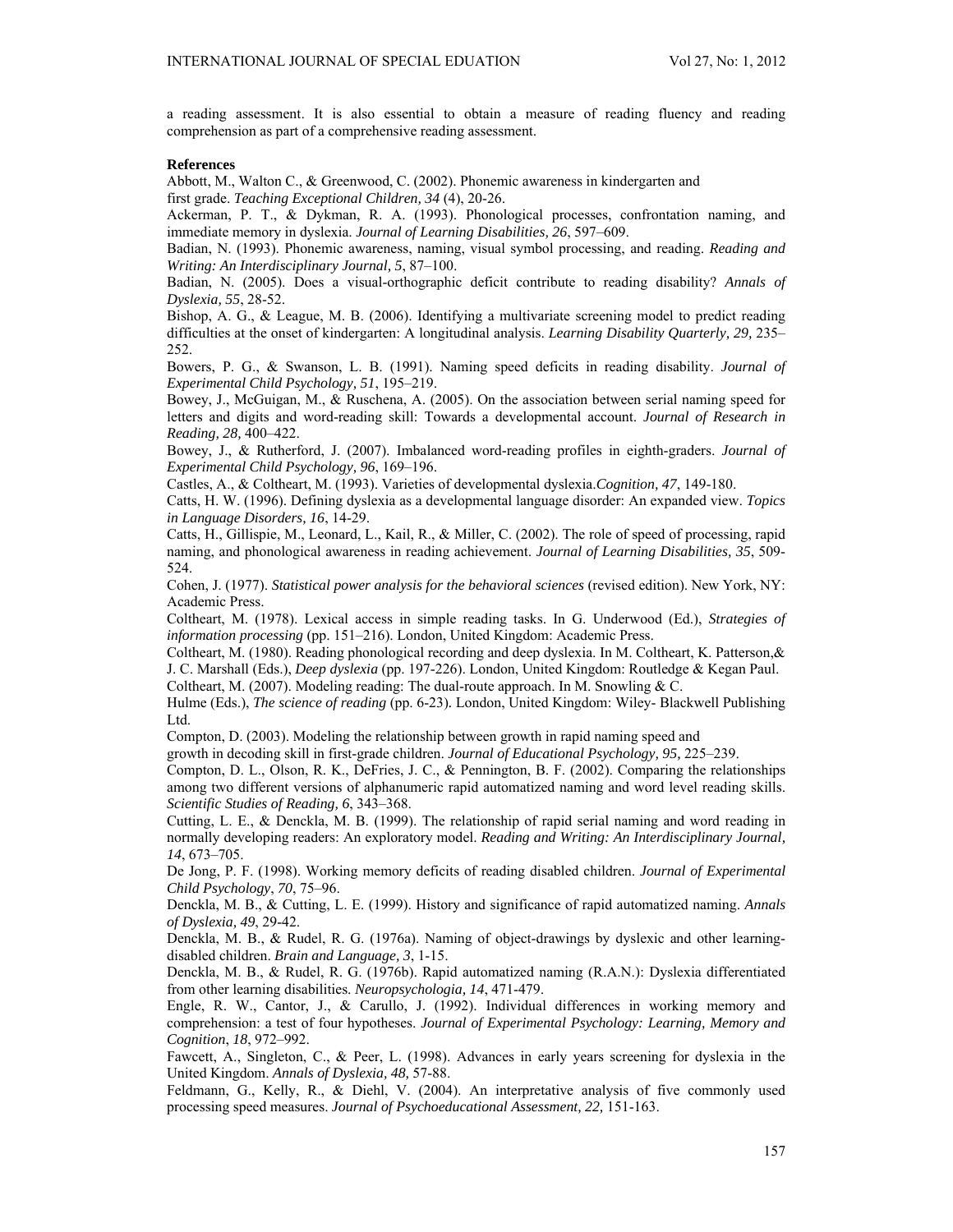Field, A. P. (2009). *Discovering statistics using SPSS*. (3<sup>rd</sup>ed.). London: Sage publications.

Fisher, R. A., & Yates, F. (1963). *Statistical tables for biological, agricultural and medical research.*  (6th ed.). Edinburgh, Scotland: Oliver and Boyd, Ltd.

Foorman, B., Francis, D., Shaywitz, S., Shaywitz, B., & Fletcher, J. (1997). The case for early reading intervention. In B. Blachman (Ed.), *Foundations of reading acquisition* (pp. 243-264). Mahwah, NJ: Erlbaum.

Georgiou, G., Parrila, R., Kirby, J., & Stephenson, K. (2008). Rapid naming components and their relationship with phonological awareness, orthographic knowledge, speed of processing, and different reading outcomes. *Scientific Studies of Reading, 12*, 325–350.

Howes, N. L., Bigler, E. D., Lawson, J. S., & Burlingame, G. M. (1999). Reading disability subtypes and the test of memory and learning. *Clinical Neuropsychology, 14*, 317–339.

Jessen, F., Erb, M., Klose, U., Lotze, M., Grodd, W., & Heun, R. (1999). Activation of human language processing brain regions after the presentation of random letter strings demonstrated with event-related functional magnetic resonance imaging. *Neuroscience Letters, 270***,** 13–16.

Kail, R. (1991). Developmental change in speed of processing during childhood and adolescence. *Psychological Bulletin*, *109,* 490–501.

Kail, R., & Hall, L. K. (1994).Processing speed, naming speed, and reading. *Developmental Psychology, 30*, 949-954.

Kail, R., Hall, L. K., &Caskey, B. J. (1999). Processing speed, exposure to print, and naming speed. *Applied Psycholinguistics, 20,* 303–314.

Kendall, D., Conway, T., Rosenbek, J., &Gonzalea-Rothi, L. (2003). Case study: Phonological rehabilitation of acquired phonological alexia. *Aphasiology, 17*, 1073-1095.

Lundberg, I., Frost, J., & Petersen, O. P. (1988). Effects of an extensive program for stimulating phonological awareness in preschool children. *Reading Research Quarterly, 33*, 263-284.

Manis, F. R., Doi, L. M., & Bhadha, B. (2000). Naming speed, phonological awareness, and orthographic knowledge in second graders. *Journal of Learning Disabilities, 33*, 325-333.

Manis, F. R., Seidenberg, M. S., & Doi, L. M. (1999). 'See Dick RAN': Rapid naming and the longitudinal prediction of reading sub-skills in first and second graders. *Scientific Studies of Reading, 3*, 129-157.

Mather, N., & Goldstein, S. (2008). *Learning disabilities and challenging behaviors: A guide to intervention & classroom management* (2nd ed.). Baltimore, MD: Paul H.Brookes.

Mather, N., & Woodcock, R. W. (2001). Examiner's Manual. *Woodcock-Johnson III Test of Cognitive Abilities.* Rolling Meadows, IL: Riverside Publishing.

McGrew, K. S., & Woodcock, R. W. (2001).Technical Manual.*Woodcock Johnson III.* Rolling Meadows, IL: Riverside Publishing.

McGrew, K.S., Schrank, F. A., & Woodcock, R.W. (2007).Technical Manual. *Woodcock-Johnson III Normative Update.* Rolling Meadows, IL: Riverside Publishing.

Misra, M., Katzir, T., Wolf, M., &Poldrack, R. A. (2004). Neural systems for rapid automatized naming in skilled readers: Unraveling the RAN-reading relationship. *Scientific Studies of Reading, 8,* 241–256.

Morton, J., & Patterson, K. E. (1980). A new attempt at an interpretation, or, an attempt at a new interpretation. In M. Coltheart, K. E. Patterson, & J. C. Marshall (Eds.), *Deep dyslexia* (pp. 91–118). London, United Kingdom: Routledge & Kegan Paul.

Neuhaus, G., Foorman, B. R., Francis, D. J., & Carlson, C. D. (2001). Measures of

information processing in rapid automatized naming (RAN) and their relation to reading. *Journal of Experimental Child Psychology, 78*, 359-373.

Nicolson, R., & Fawcett, A. (1999). Developmental dyslexia: The role of the cerebellum. *Dyslexia, 5,* 155-177.

Paap, K. R., McDonald, J. E., Schvaneveldt, R. W., & Noel, R. W. (1987). Frequency and pronounceability in visually presented naming and lexical-decision tasks. In M. Coltheart (Ed.), *Attention& Performance*, (pp. 221–244). Hillsdale, NJ: Erlbaum.

Paap, K. R., & Noel, R. W. (1991). Dual-route models of print to sound, still a good horse race. *Psychological Research*, *53*, 13–24.

Pedhazur, E.J., & Schmelkin, L.P. (1991). *Measurement, design, andanalysis: An integratedapproach*. Hillsdale, NJ: Lawrence Erlbaum.

Powell, D., Stainthorp, R., Stuart, M., Garwood, H., & Quinlan, P. (2007). An experimental comparison between rival theories of rapid automatized naming performance and its relationship to reading. *Journal of ExperimentalPsychology,98*, 46-68.

Rack, J. P., Snowling, M. J., & Olson, R. K. (1992). The non-word reading deficit in developmental dyslexia: A review. *Reading Research Quarterly, 27*, 28–53.